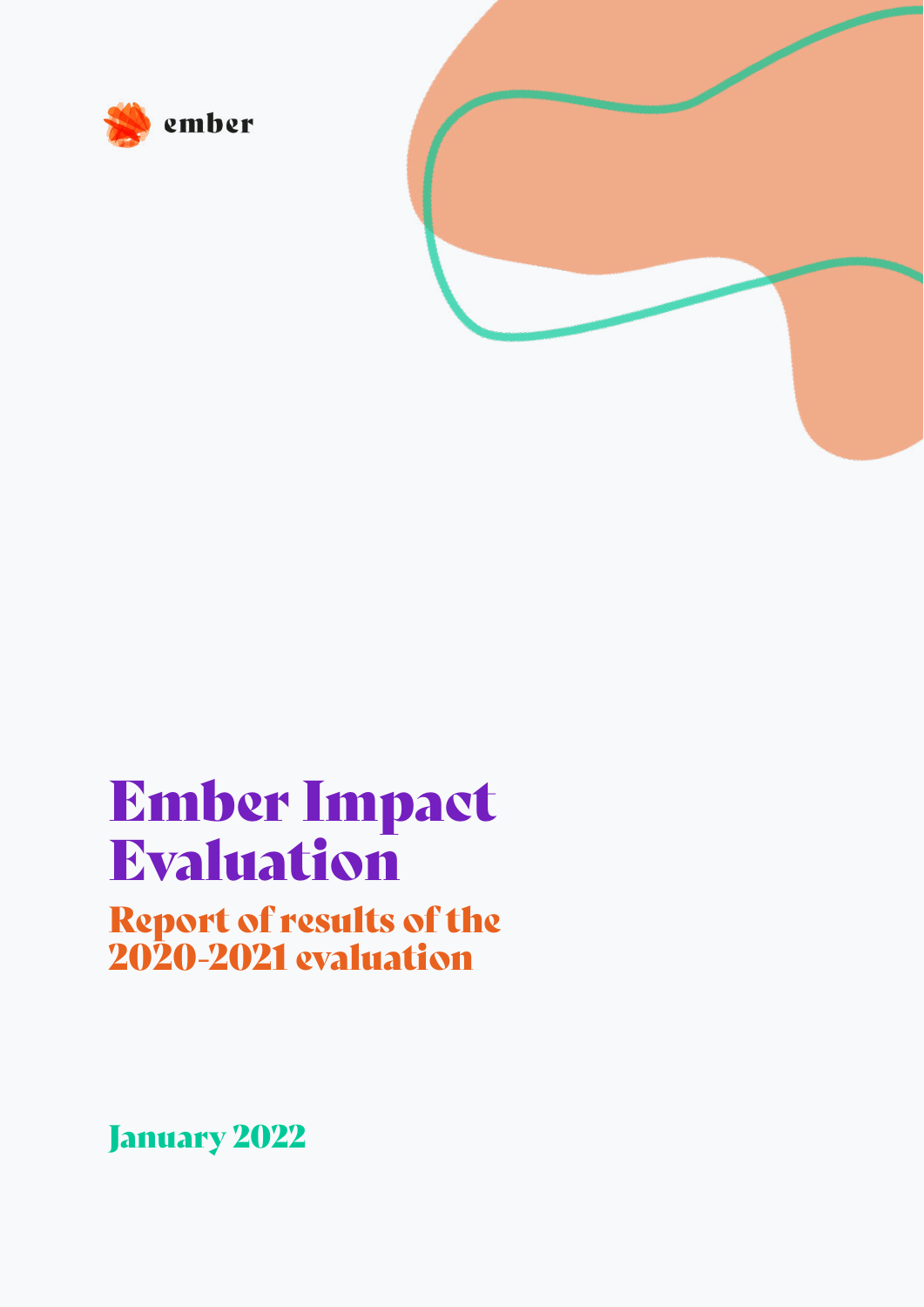# The Ember Impact Report: Key Messages

Ember Mental Health is a collaboration between the SHM Foundation and the Mental Health Innovation Network (MHIN) that supports and invests in community-based mental health (MH) initiatives in low-resource settings so that they can grow and thrive.

For the SHM Foundation, the need for a platform that improved the visibility and funding opportunities for community-based MH initiatives became clear as a result of their own experiences developing and attempting to scale the Zumbido Health Model.

Zumbido Health is an innovation that facilitates peer-to-peer psychosocial support groups via mobile phone. The challenges that the model faced in generating evidence of impact, obtaining funding and establishing credibility brought the SHM Foundation into partnership with MHIN, whose advocacy work centres around these issues in the Global Mental Health field. Thus, Ember was born out of this collaboration to help communitybased MH initiatives to grow, become more sustainable and maximise their impact.



#### **In 2020, we partnered with 12 initiatives based in a broad range of contexts around the world.**

Through a series of conversations, we identified the main challenges they were facing and developed a 12-month programme of tailored support to address these. During the course of the partnership, we continued to explore the needs of these initiatives and evaluated the impact of our programme. This evaluation consisted of semi-structured interviews with each of the initiatives that we partnered with, conducted at a minimum of two time points during the partnership (towards the beginning and at the end). Data was transcribed verbatim and analysed by three researchers with extensive experience in qualitative research.

#### **Here is what we learned.**

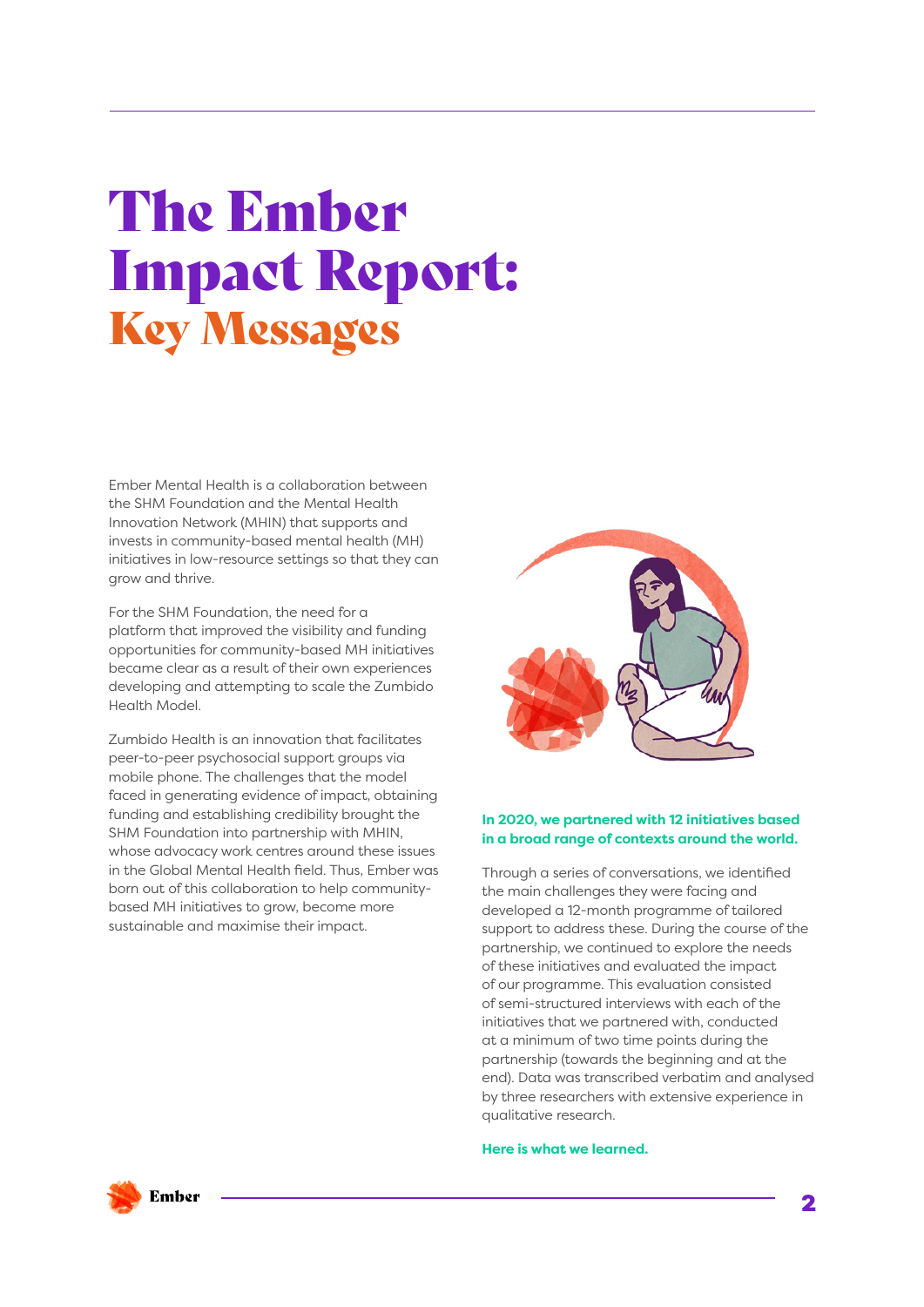

# **1 Community-based MH initiatives play an essential role in providing appropriate, meaningful and sustainable mental care to their communities** providing appropriate, meaningful and sustainable mental health care to their communities

- The experiences of people living with MH conditions are complex, and vary across cultures and geographies - they therefore require responses that are tailored to context.
- Community-based MH initiatives are uniquely equipped to address local needs and overcome local barriers - such as stigma - and engage people in ways that are culturally-sensitive and sustainable.
- Given their embeddedness in communities, they understand local needs and are trusted by those who require support.
- Expertise and resources on the ground also allow for timely and relevant responses to mental health needs in times of crisis, such as during a pandemic or natural disaster.

# **2 Community-based MH initiatives want more supportive**<br>infrastructures around them to increase their visibility, f<br>and networks infrastructures around them to increase their visibility, funding and networks

• MH initiatives need long-term and flexible funding - short funding cycles do not allow for the strategic thinking necessary for their initiatives to grow, and restricted funding forces initiatives to exhaust resources working to meet funders' priorities rather than those most relevant to their communities.



- MH initiatives want to communicate their work to a broader audience in order to raise awareness of their work and attract support, as well as form new networks and collaborations - initiatives feel the need to belong to a community where knowledge is shared and exchanged transparently.
- Members of MH initiatives benefit from an approach that places the wellbeing of their team front and centre – only then can they provide the best care for their communities.



### 3 Ember aims to strengthen community-based MH initiatives by:

- Attracting funding and investment in MH initiatives
- Providing tailored support which is relevant and responsive to organisation's needs
- Enabling access to a network of experts in different areas who can help provide advice, build teams' skills and bring added value to an organisation
- Creating a community by bringing together initiatives that can learn from each other and exchange experiences
- Ensuring the wellbeing of organisation members is cared for
- Recognising the valuable work and contributions of community-based MH initiatives

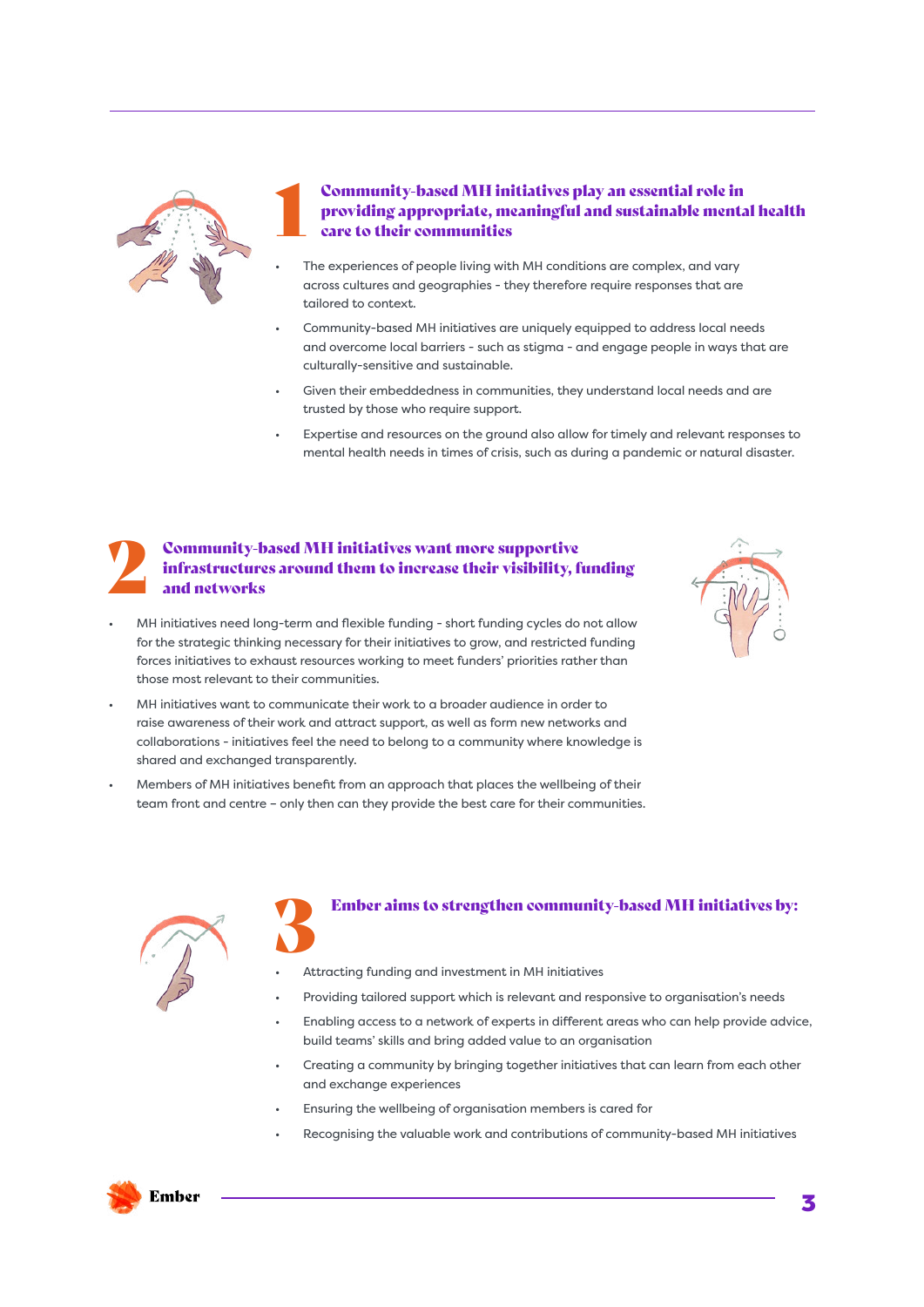

# 4 Ember is valuable to community-based MH initiatives and has helped them grow

- Ember was described as enabling a space for pause and reflection, which initiatives feel often unable to take the time to do given high workloads and limited resources.
- The support and mentorship provided by Ember was described as inclusive, responsive, and meaningful - Ember listened and understood the organisation's needs and responded with tailored strategies.
- Ember contributed to building the skills of the teams in a wide range of areas, including branding, networking, communications, research and others.
- Outputs from the partnership included new brand identities, websites, fundraising strategies, ground prospecting databases, monitoring & evaluation systems, network databases, and networking strategies.
- MH initiatives felt empowered and more confident to continue growing their work - Ember helped them recognise a range of possibilities and opportunities for the sustainability of their work.
- MH initiatives widened their networks and contacts through an improved social media presence, initiatives linked with potential funders, took part in global webinars and were contacted by potential collaborators.





#### 5 Further support, investment and action are needed

- MH initiatives identified a need to receive support for a longer period of time, these first 12 months were useful to come up with strategic plans that now need to be put in place.
- Many of the community-based MH initiatives we partnered with are still lacking secure and long-term funding- current funding systems still seek to support "safer" initiatives with "clear paths for sustainability". However, with many funders taking this approach, community-based MH initiatives are left with near to no options and many difficulties to continue providing care for their communities.
- There is a clear need for funders that take a flexible and caring approach to invest in this field - funders need to understand the needs of MH initiatives, to provide meaningful support and ensure they and the MH of communities around the world can thrive.
- Political will to support MH initiatives is still absent. Greater commitment from governments to improve mental health will be necessary to ensure needed financial, human and other resources are available at the community level.

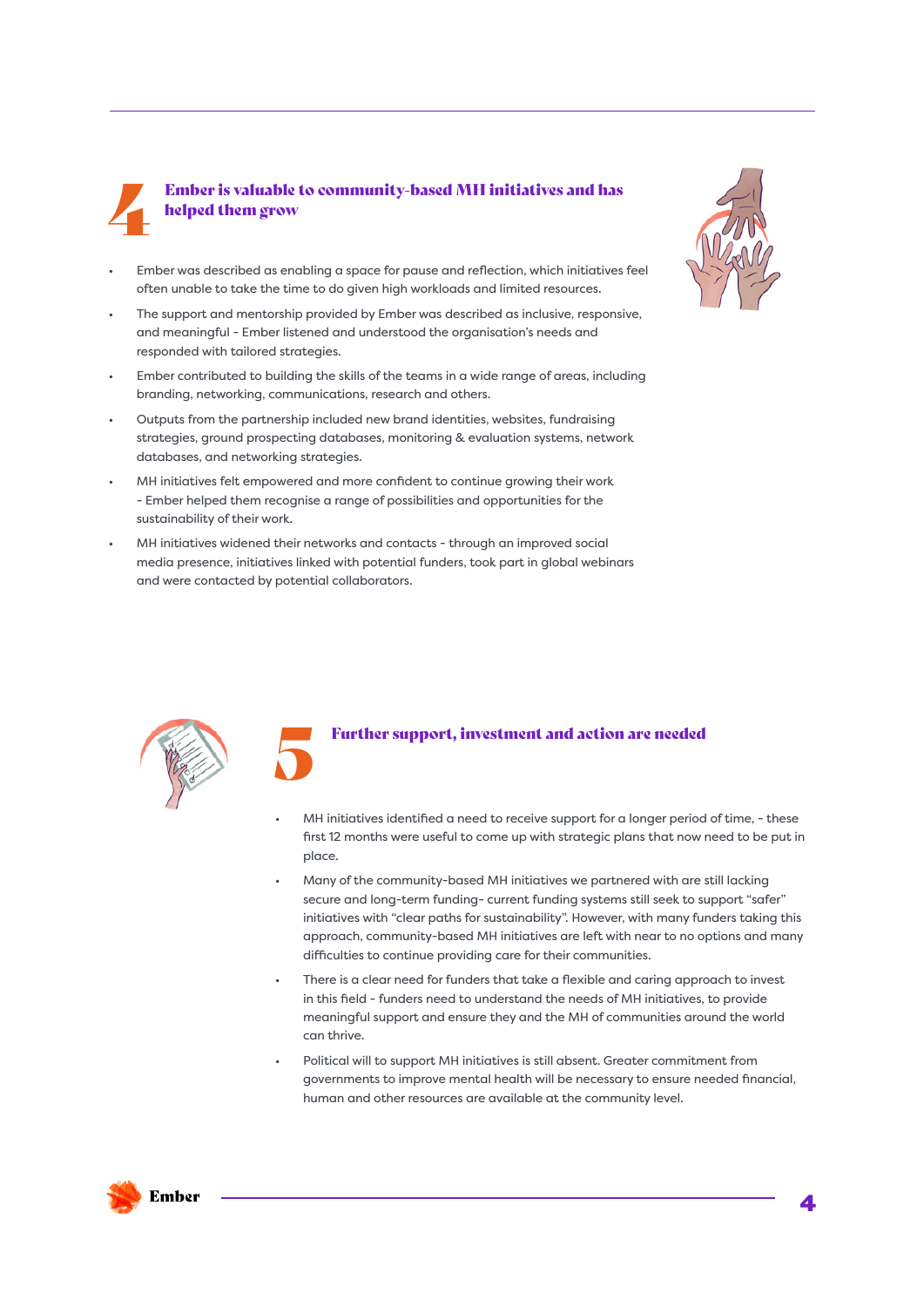# Introduction

# Why are community-based MH initiatives essential mental health care providers?

Mental distress is rooted in the social and economic systems and structures that govern people's lives(1). There is strong evidence that indicates that sociocultural issues (e.g. discrimination on the basis of gender, sexual orientation or race) and inequalities (e.g. in income or education) are associated with poorer mental health outcomes<sup> $(2, 3)$ </sup>. While structural responses are needed (e.g. policies that ensure the human rights protection of vulnerable populations or policies and systems that tackle poverty) $(4, 5)$ , community-based MH initiatives that form local systems of care play an essential role in ensuring the wellbeing of populations<sup>(6)</sup>. Moreover, as the experiences of people living with mental health conditions are complex and vary across cultures and geographies<sup> $(7, 8)$ </sup>, they require responses that are tailored to their context. Community-based initiatives are well-positioned to understand the needs and priorities of their localities and uniquely equipped to respond with relevant, culturally sensitive, and sustainable strategies<sup>(6)</sup>. Given their embeddedness in communities, they are also trusted by those who require support. Expertise and resources on the ground also allow for timely responses to mental health needs in times of crisis, such as during a pandemic or natural disaster<sup>(9)</sup>.

Community-based MH initiatives have demonstrated the importance of providing care and support outside of health facilities, with approaches that are caring and humane, particularly when responding to mental health distress arising from social issues<sup>(10, 11)</sup>. In demonstrating this, they can also contribute to the creation of social movements that advocate for structural changes necessary to fully improve the lives of populations. Empowering communities, enabling them to implement initiatives based

on local solutions and to advocate for change needs to be at the centre of action for global mental health $(6, 12)$ . Engaging with community-based initiatives is also essential to strengthen health systems, achieve universal health coverage and achieve the Sustainable Development Goals (SDGs)<sup>(13)</sup>.

However, community-based initiatives, particularly from small and local organisations, are regularly threatened by austerity policies, limited availability of funding for global mental health work, restrictive and short-term funding mechanisms and the high administrative burden involved in accessing funds<sup>(6, 14)</sup>. By 2017, only 0.4% of overseas development assistance for health was allocated to mental health (132 USD million)(15), and this is likely to have decreased recently due to cuts to the UK's official development assistance(16). Meanwhile, median government expenditure on mental health ranges from just 0.02 USD per capita in lowincome countries to 2.62 USD in upper middleincome(17).

Many community-based initiatives are also operating in isolation, with limited access to valuable networks and resources—a perilous situation that leaves many otherwise promising mental health programmes struggling to access funding, improve credibility, access knowledge exchange opportunities and establish pathways to scale or replication.

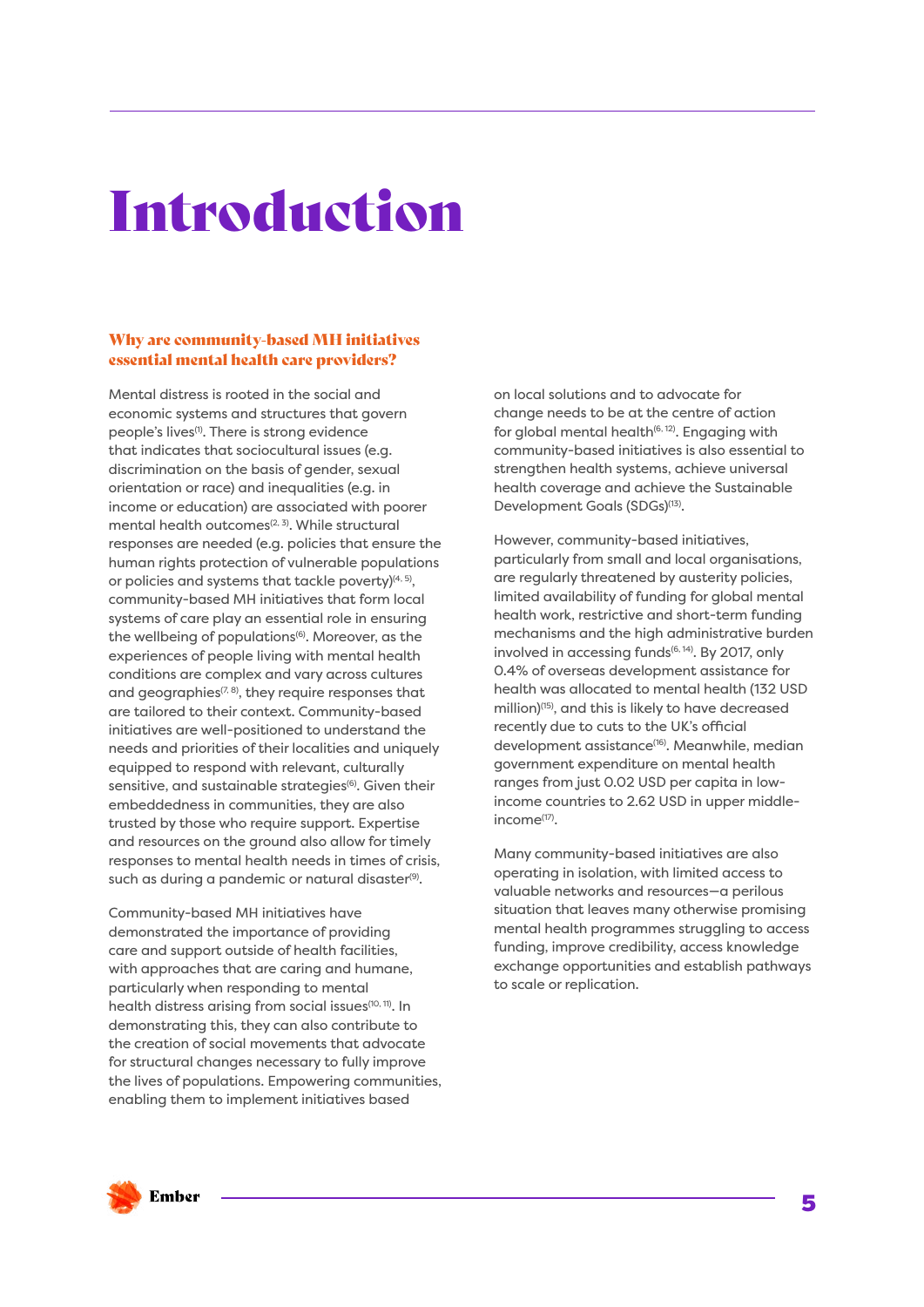# How is Ember building partnerships to ensure community-based MH initiatives can thrive?

Ember was initiated through a collaboration between the SHM Foundation (a charitable foundation registered in the UK) and the Mental Health Innovation Network (MHIN, a collaboration between the London School of Hygiene and Tropical Medicine and the World Health Organisation) community-based MH initiatives. For the SHM Foundation, the need for a platform that improved the visibility and funding opportunities for community based mental health organisations was clear as a result of their own experiences developing and attempting to scale the Zumbido Model. Zumbido is an innovation that facilitates peer-to-peer psychosocial support groups via mobile phone. The model was developed in Mexico in 2008, and has been replicated in Guatemala, the UK, Zimbabwe, South Africa and Zambia. The challenges that the model faced in generating evidence of impact, obtaining funding and establishing credibility brought them into partnership with MHIN, who were advocating about these issues in the Global Mental Health field. Together, they sought to establish an initiative to support communitybased MH initiatives grow and thrive. There is not a single vision for all initiatives: for some of them the end goal is to scale up, but for others it is to replicate their work in a different setting or achieve sustainability.

Over the course of 2018 and 2019 we set out to pilot Ember and worked with four initiatives<sup>1</sup>, which were reaching marginalised communities with no other access to mental health services. We conducted an external evaluation of the pilot<sup>(18)</sup>, which helped us draw three key findings:

- 1. There is no one-size-fits-all solution when it comes to mental health. Interventions and care systems must be designed around particular contexts.
- 2. Community-based initiatives are uniquely equipped to provide mental health care, but they face major barriers to sustaining and scaling up their work such as lack of resources, know-how and networks.

3. Overcoming the challenges of mental health care provision requires an interdisciplinary approach that incorporates the voices of those affected by these issues, not just "experts".

These findings informed the selection criteria of the community-based MH initiatives with which Ember partnered in its second round, which started in January 2020 and finalised in February 2021. Initiatives eligible to partner with Ember need to be developed to address the needs of local communities, be culturally relevant, and want support to sustain, replicate or scale their work. Further, based on our experiences in the pilot, we made the following refinements to the Ember approach:

- Our support initially focused on helping initiatives in their transition to scale. However, not all initiatives in the pilot were suited to be scaled up. For most, achieving sustainability or replication was a more appropriate outcome. Therefore, in this second phase we aim to support initiatives to achieve sustainability, replication or scale-up, as appropriate in each individual case.
- Ember provided support through a series of tools that were meant to be applied as a package. We learnt that not all initiatives benefited from the same set of tools and therefore we needed to provide a tailored tool package to meet initiatives' needs. In this second phase, tools are chosen based on an initial assessment of the initiatives' status.
- We identified improvements in storytelling as a key starting point to provide support. This consists in identifying the history of the initiative and clarifying its vision. Once this is defined, a concrete action plan that addresses the aims of the initiative can be developed.

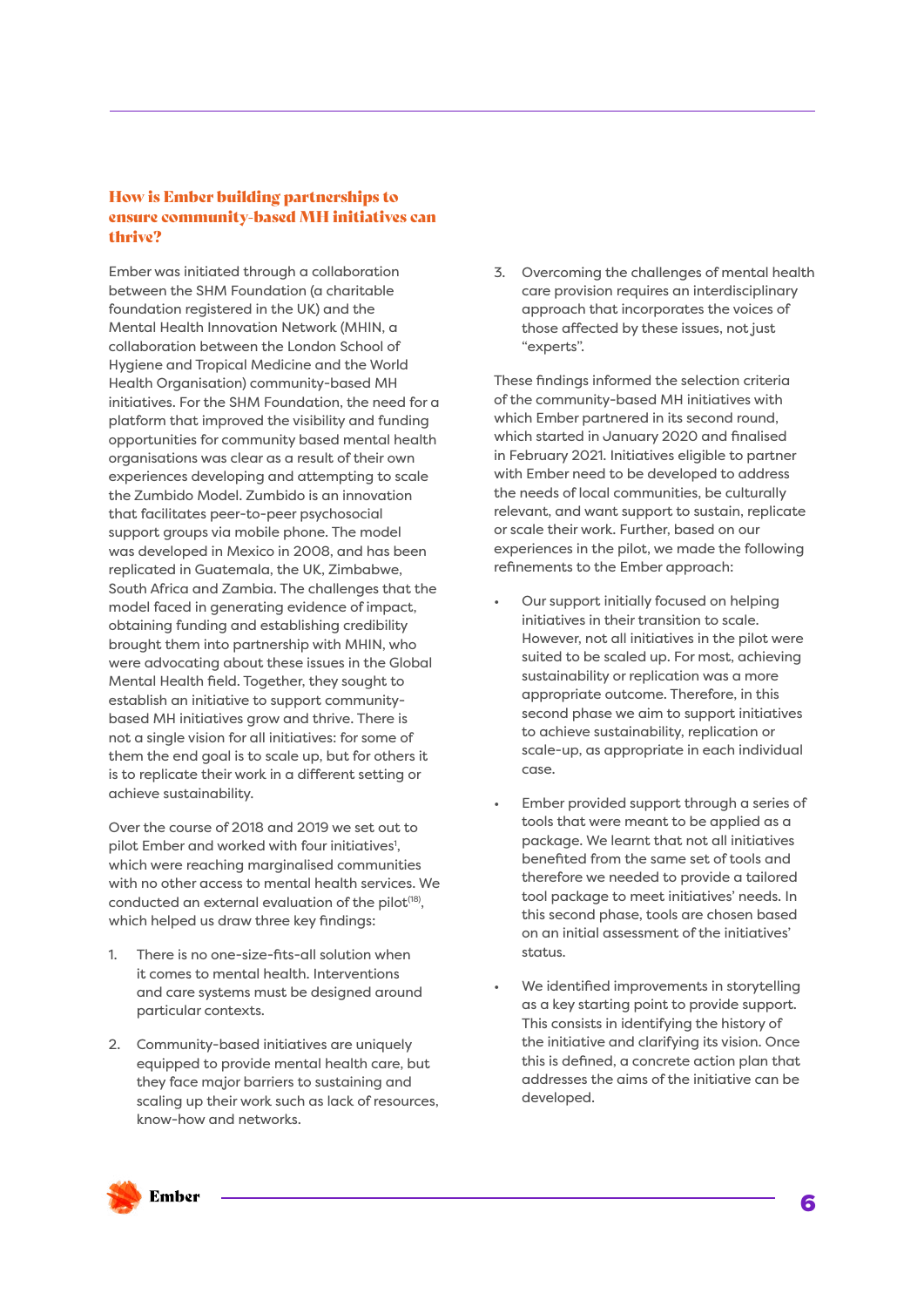# What are the steps followed by Ember when establishing a partnership with communitybased MH initiatives?

- 1. First, during the selection process, we assess needs through the Innovations Health Check tool. This tool assesses the status of a community-based MH initiatives in eight different areas (see figure 1). These areas were identified as relevant by a group of experts with a diverse skill set including mental health researchers, members of non-governmental organisations, business managers and experts in communication and design.
- 2. In the first three months we spend more time understanding the needs of an initiative, mapping their model, and establishing a medium-term strategic action plan for the initiative. We then set objectives for the partnership along with a well-defined timeline and output plan. This action plan is also guided by the eight areas covered in the Innovations Health Check tool.
- 3. We spend the remaining time during the partnership putting in action the bespoke action plan for each initiative, linking with relevant experts for skill-building workshops and promoting knowledge exchange between the different innovators.

All initiatives receive a stipend. During the 2020-2021 cycle, partners also received a Wellbeing Fund to address arising needs during the pandemic. Additionally, some initiative received a Transformation Fund, which aimed to help them adapt to challenges brought up by the COVID-19 pandemic.

Core to Ember is the belief that communitybased MH initiatives are the key to mainstreaming mental health in primary care, ensuring service provision is person-centred, service-user voices are heard and communities remain systemically engaged. Ember aims to ensure that initiatives are connected with each other, with experts and with funders in order to build a lasting and supportive network that allows them to overcome the challenges they face (see our expected pathway to change in Appendix 1).

| Area              | <b>Areas of focus</b>                                                                                                                                 |  |  |  |
|-------------------|-------------------------------------------------------------------------------------------------------------------------------------------------------|--|--|--|
| Model             | - Distinguishing the model's principles<br>- Preparing for future adaptations<br>- Building financial infrastructure for scale-up                     |  |  |  |
| Impact            | - Modelling an effective M&E framework<br>- Communicating impact effectively<br>- Publishing the initiative's findings                                |  |  |  |
| Vision            | - Defining a vision for the initiative<br>- Developing an action plan to achieve the defined vision                                                   |  |  |  |
| Storytelling      | - Creating a cohesive brand identity, across various media platforms<br>- Developing communication strategies and design training                     |  |  |  |
| <b>Operations</b> | - Linking with experts to identify the necessary skills for growth<br>- Creating training models that can be implemented independently                |  |  |  |
| Governance        | - Sourcing essential legal support<br>- Obtaining regulation and governance documents                                                                 |  |  |  |
| <b>Network</b>    | - Cultivating sustainable global collaborations<br>- Connecting initiatives to Ember's extensive network of researchers, funders, and policy partners |  |  |  |
| <b>Finance</b>    | - Supporting their pre-existing financial systems<br>- Developing knowledge of auditing                                                               |  |  |  |

**Figure 1. Areas of assessment of the Innovations Health Check tool**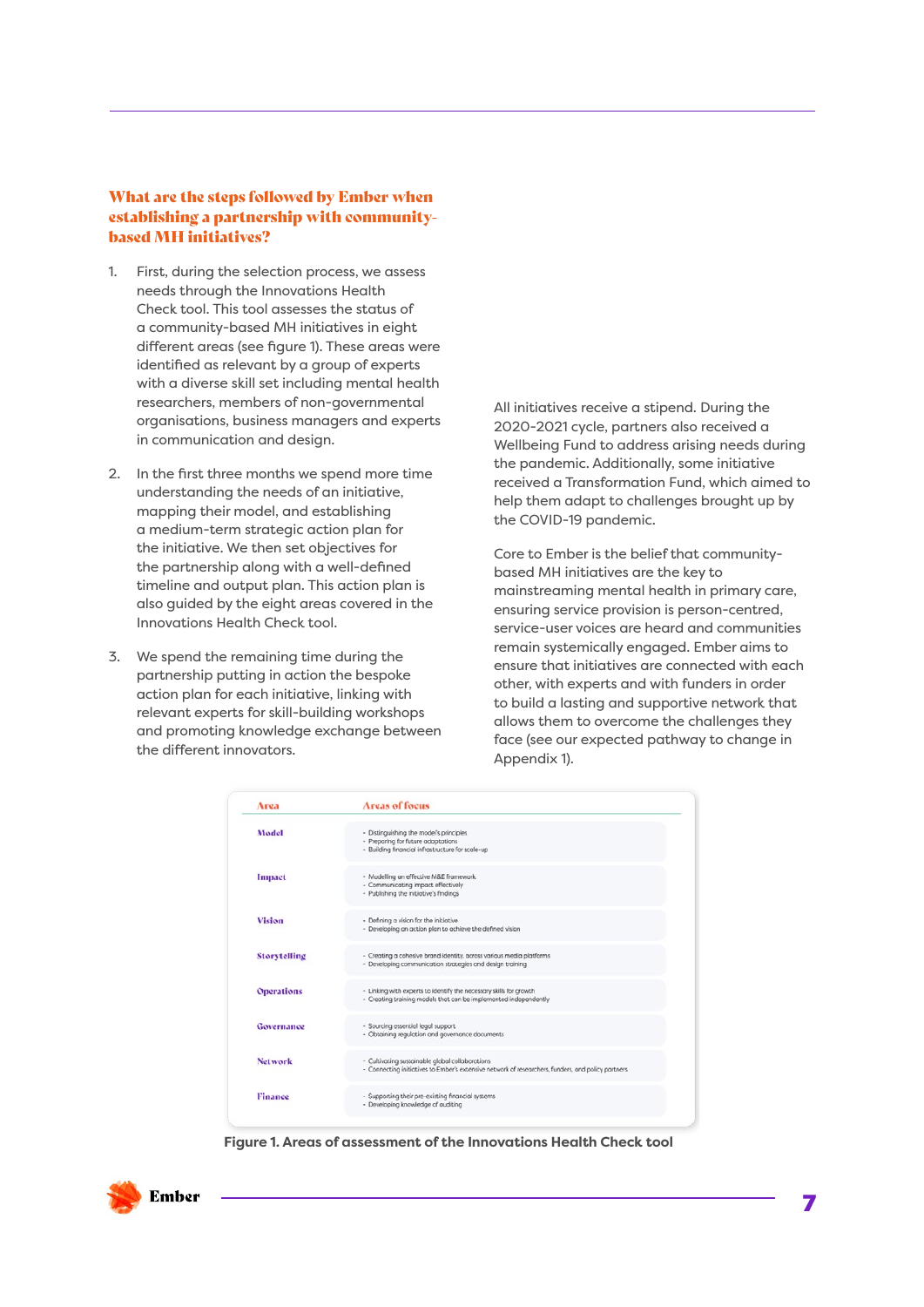# Methods: How (and why) did we evaluate Ember's work?

#### **Aims of the evaluation**

The aim of the current evaluation was twofold. Firstly, it aimed to understand the needs of the initiatives taking part in the Ember partnership, to understand areas of support to prioritise and gain an insight into the needs of communitybased MH initiatives operating in low-resource settings more generally. Secondly, this evaluation aimed to assess the impact of the 2020-2021 Ember partnership in addressing these needs and supporting initiatives to sustain, replicate or scale their work.

Specifically, the following research questions drove this work:

- 1. What were the needs of communitybased MH initiatives seeking to achieve sustainability, replication or implementation at scale?
- 2. What were the expectations of communitybased MH initiatives from their partnerships with Ember?
- 3. What were the key achievements identified by community-based MH initiatives from their partnerships with Ember?
- 4. What were the areas of improvement identified by community-based MH initiatives from their partnerships with Ember?

#### **Study design**

We conducted a longitudinal qualitative study<sup>(19)</sup>, as qualitative research is a preferred approach to investigate "how" and "why" type of questions<sup>(20)</sup>. In this case, we aimed to understand if the partnerships between Ember and communitybased MH initiatives led to improvements and how these improvements were achieved. A longitudinal design was used to understand how changes occurred overtime<sup>(21)</sup>, i.e. how the perceptions of people involved in the partnerships changed across different points during this process.

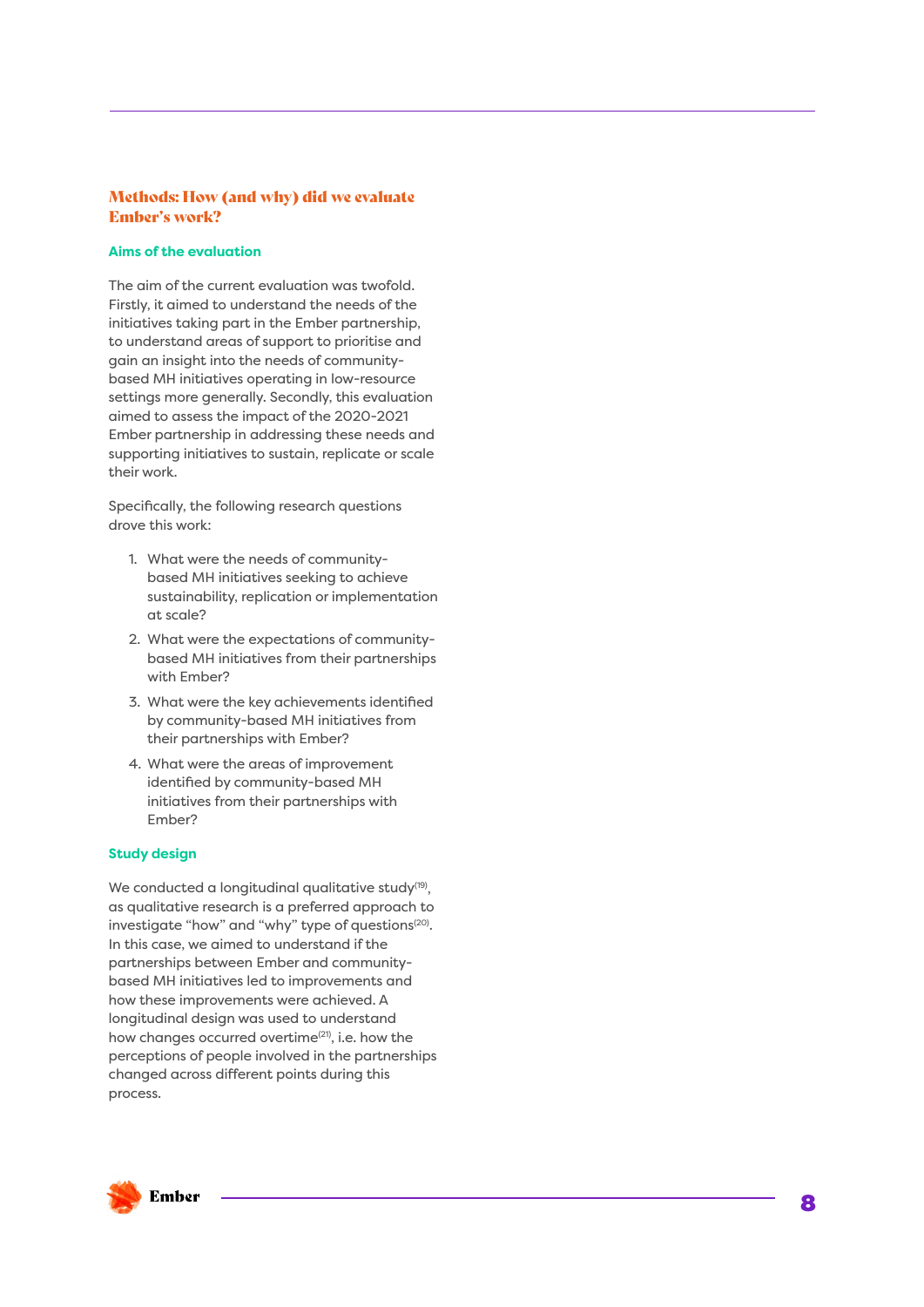#### **Sample**

A total of 11 community-based MH initiatives took part in the current evaluation. Only one programme did not agree to take part in the evaluation due to internet and time constraints. Interviews were conducted at two or three different time points with all participating programmes. The general characteristics of these programmes can be found in Table 1 and Figure 2.

| <b>Project</b>                                               | <b>Country</b> | <b>Region</b>                        | <b>Type</b>                           | <b>Target Population</b>                                                              |
|--------------------------------------------------------------|----------------|--------------------------------------|---------------------------------------|---------------------------------------------------------------------------------------|
| <b>Burans</b>                                                | India          | South Asia                           | Promotion and<br>Intervention         | Disadvantaged communities,<br>people with common and severe<br>mental health problems |
| <b>Centre for Mental</b><br><b>Health</b> and<br>Counselling | Nepal          | South Asia                           | Intervention-<br>psychosocial support | People with all mental health<br>problems                                             |
| Children, Adolescent<br>and Family Services                  | Sri Lanka      | Southeast Asia                       | Intervention                          | Children and adolescents                                                              |
| <b>Community-Based</b><br><b>Mental Health Project</b>       | Afghanistan    | South Asia                           | Promotion and<br>intervention         | Disadvantaged communities,<br>women                                                   |
| <b>Green String Network</b>                                  | Various        | East Africa                          | Intervention                          | People or communities who have<br>experienced social or collective<br>trauma          |
| Huertomanías                                                 | Ecuador        | Central America<br>and the Caribbean | Livelihood                            | People with severe mental health<br>problems                                          |
| <b>Mental Health Service</b><br><b>Users Association</b>     | Ethiopia       | Africa                               | Advocacy                              | People with severe mental health<br>problems                                          |
| <b>Mental Health and</b><br><b>Wellbeing on Campus</b>       | Kenya          | Africa                               | Promotion and<br>awareness            | University students and university<br>staff                                           |
| Punto de Encuentro                                           | Argentina      | South America                        | Livelihood                            | Women who have experienced<br>or are at risk of intimate partner<br>violence          |
| <b>Ouan Tam Network</b>                                      | Vietnam        | Southeast Asia                       | Intervention                          | People with severe mental health<br>problems                                          |
| Society for Pre and<br><b>Post Natal Services</b>            | Zimbabwe       | Africa                               | Promotion and<br>awareness            | Mothers and fathers of newborn<br>children                                            |

**Table 1. Characteristics of the community-based MH initiatives included in the evaluation**

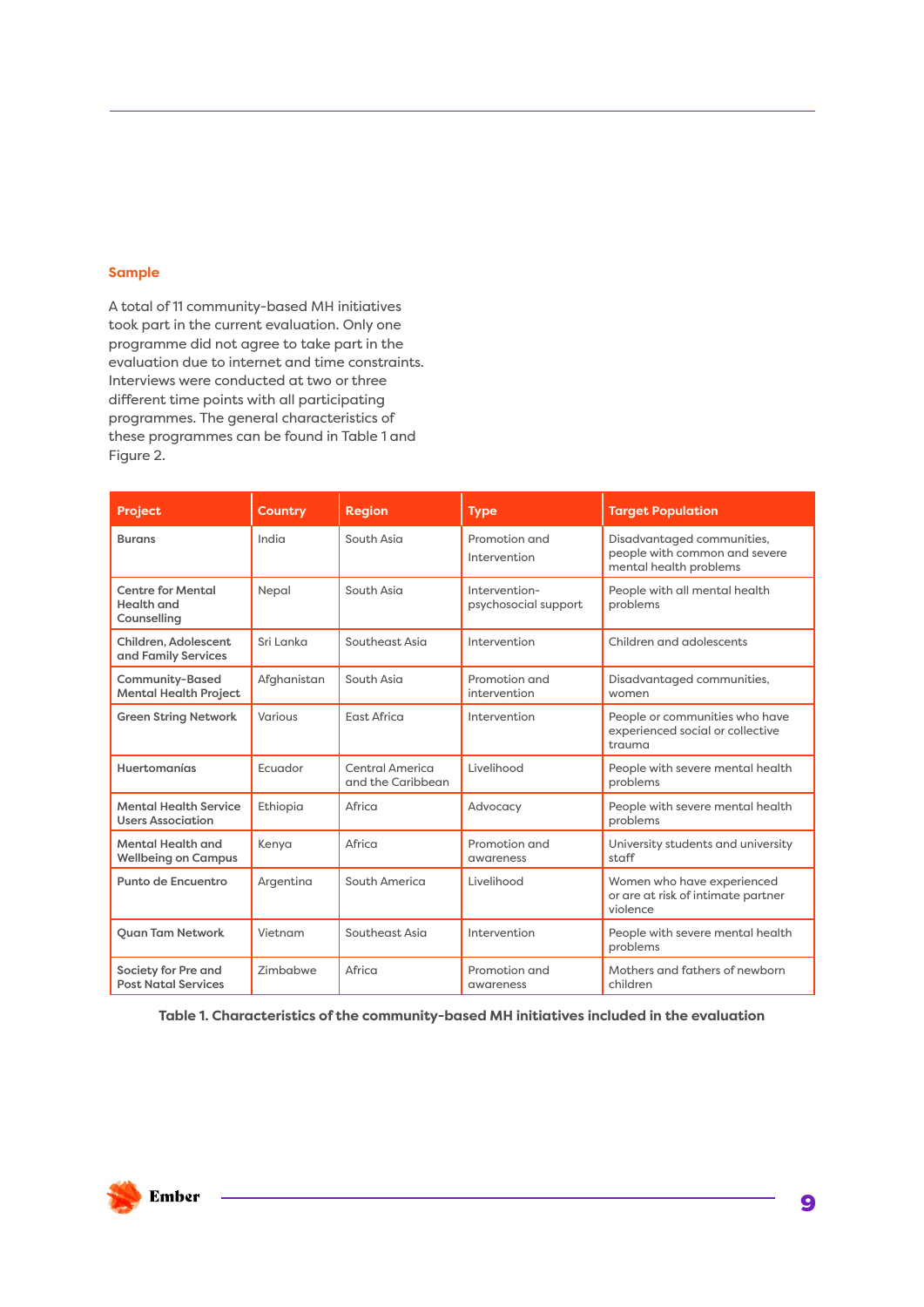### Data collection

Data was collected from March 2020 to March 2021 through semi-structured interviews conducted at two or three different time points. The first interview was conducted three months after the start of the partnerships. It was originally planned to conduct initial interviews before the start of the partnerships, however, we experienced delays in obtaining ethics approval. The second interview was conducted around 3-4 months after the first interview with a subsample of six initiatives. The last interview was conducted around a year after the start of the partnerships. At this point the activities originally planned with all initiatives had been completed. Interviews covered the four following domains:

- 1. Initiative needs and expectations about how the partnership could address these
- 2. Skills-building needs of initiative members
- 3. Highlights and challenges of the partnership
- 4. Key achievements and remaining areas of work

Interviews were conducted after obtaining informed consent by two researchers experienced in qualitative interviewing and with a background in health research. Consent was sought to audio record interviews. Audio recordings were transcribed verbatim for analyses.



Figure 2. Location of the 11 initiatives included in **Figure 2. Location of the 11 initiatives included in** *Fepercussions* in their partnership with Ember. **the evaluation.**

### Data analysis

We used a framework analysis approach as described by Gale and colleagues<sup>(22)</sup>.

We followed a process of

- Data familiarization,
- Coding,
- Development of an analytical framework,
- Double coding of 80% of the data using the developed analytical framework,
- Identification and discussion of emerging themes.

All data was analysed in the language in which it was originally collected (i.e. in either English or Spanish) by bilingual researchers with extensive experience conducting qualitative work. All analyses were conducted using Dedoose Version 8.3.45.

### Funding

Ember and the current evaluation were funded by the non-profit organisation CBM, SHM Foundation and Vitol Foundation.

### **Ethics**

Ethical approval was granted by the London School of Hygiene and Tropical Medicine's Research Ethics Committee (reference number 21665). Participants were required to provide written informed consent prior to the start of the interview. Through the informed consent, project members were explained the aim and relevance of the present evaluation. They were also informed that participation was voluntary, could be stopped at any moment and that all information provided was confidential and would be fully anonymized for its analysis and dissemination. Researchers emphasized that participation was voluntary and would have no

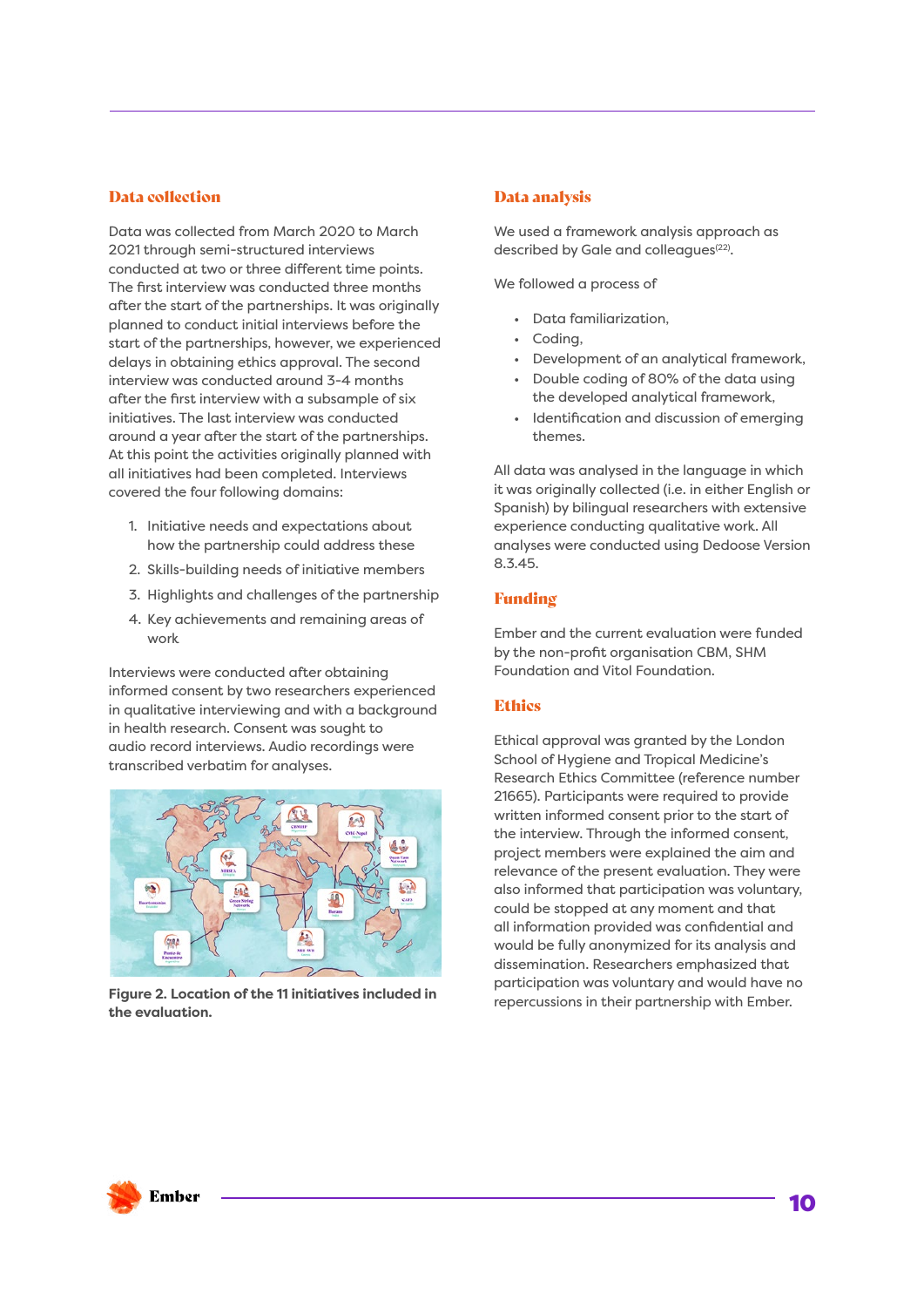# **Results**

# What are the needs of community-based MH initiatives seeking to achieve sustainability, replication or implementation at scale?

#### **Securing necessary funding and resources**

Securing necessary funding was frequently reported as an urgent and high priority need among members of community-based MH initiatives. Funding was considered essential to conduct the initiative's activities and to have the sufficient resources or infrastructure needed for this. A frequent concern was having sufficient funds to cover for the salaries of all needed staff. Many projects relied on voluntary unpaid workers or underpaid workers. Initiative members expressed worries about their staff not earning sufficient income to cover for their basic expenses:

*"The highest priority probably will go to funding part of it because you find for any activities which we plan to implement we always need that funding. That can be coupled with retention of human resource that would need funding also, because you find [that] when we get these volunteers to assist in our activities they need some livelihood which we need to support."*

L3, Midline

Participants mentioned that funding was an ongoing challenge due to relatively short funding cycles and the scarcity of resources available for mental health. When asked about thoughts related to the future of the initiative, a participant reported the following:

*"I'm a little bit scared. Simply because of the funding challenge because we get funded every year. And every year we go looking for funders and funding and things like that. So I am little nervous about whether we will be able to keep this going year after year in the same way."*

P4, Endline

A couple of priorities were to find funding that was sustainable, for example due to the above mentioned challenges, and unrestricted, so that it would allow them to do the work relevant to their communities rather than to funders:

*"We were only going to be able to grow […] when we had an economic autonomy that would break our dependence on government contracts. Without economic autonomy you cannot move forward, you are always limited by whoever is going to grant you funding. When working with the government sometimes contracts are very restricted. They are defined by a particular model that can coincide or not with what you do."*

L6, Baseline

Some initiatives mentioned needing support to build a business model that would allow them to generate sufficient income, rather than obtaining funds from donors. Building a robust and sustainable business model was seen as particularly beyond the skillset of grassroot mental health initiative members or managers.

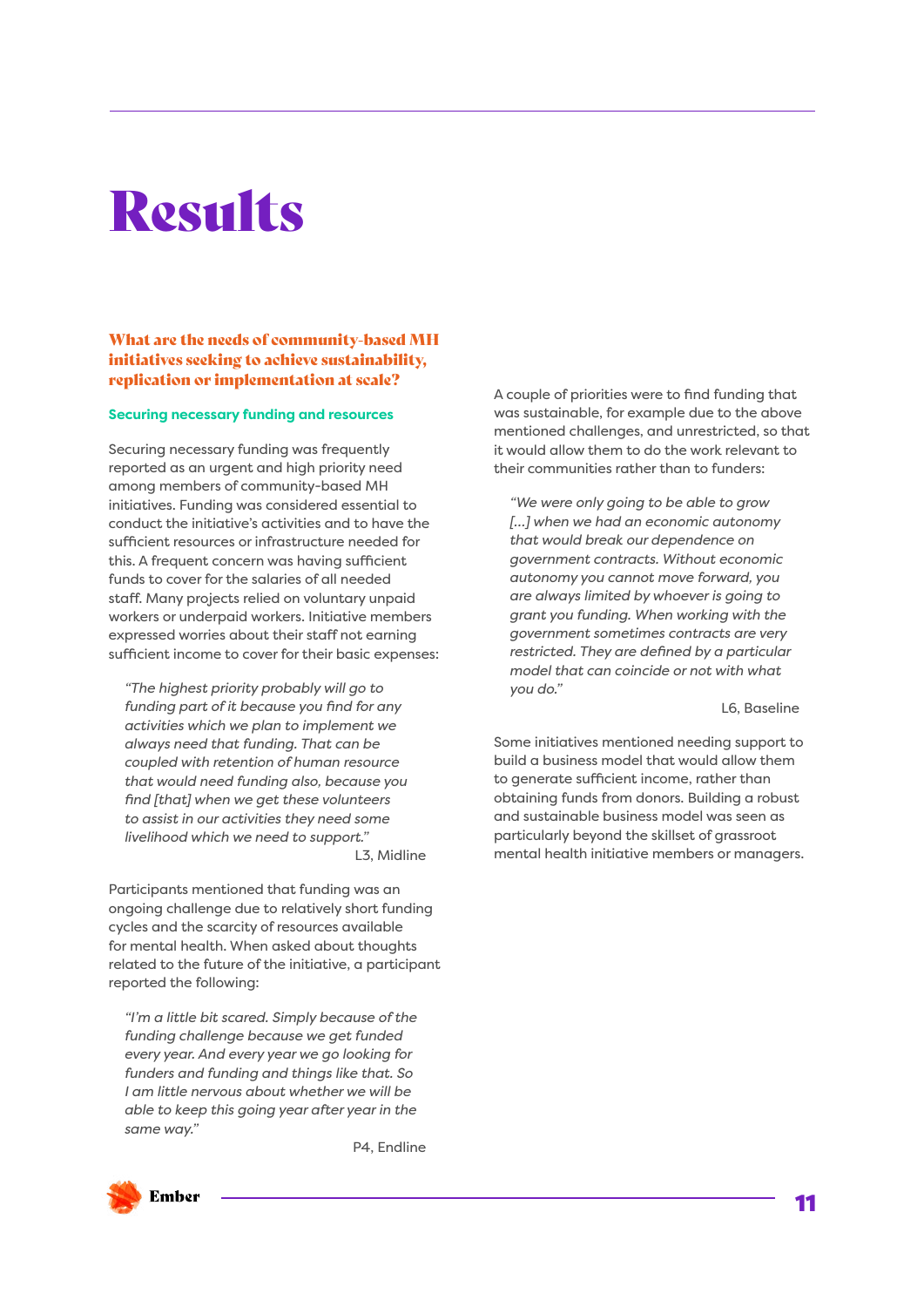#### **Increasing visibility and broadening networks**

Increasing visibility and broadening networks was the second most reported need among initiative members and managers. Most participants mentioned wanting to increase their online visibility through the creation of websites or by effectively using social media platforms. Many teams perceived they lacked the skills to use online platforms:

*"When we reached Ember we knew very clearly that at an organisational level we were lacking the capacity to show what was being done. […] We had an impossibility to enter the social network world and from there share the work that was being done." L6, Baseline*

An online presence was considered key to broaden networks, to form collaborations with others doing similar work, and to make initiatives known to donors or funders:

*"The Ember team once indicated that they would assist us in coming up with website which I believe is very essential. Especially in our visibility and accessibility of our organisation's activities by other interested parties."*

*L3, Midline*

Strengthening identity and storytelling & defining a strategic vision

Strengthening the identity of a initiative and improving its storytelling were closely linked to the initiatives' ability to increase visibility. Initiative members and managers believed they needed a clear and compelling narrative to explain who they were, what they had achieved and why their work was important to attract attention and support:

*"[...] how to write real story that can be [shared] with many people, with many funders of the well-wishers, so that we can raise the funds for the project activities here for the people's here with the lived experience [...] we do write those stories for the donors, but [we want to learn] how we* 

*can write the story in an attractive way so that the people here can really listen, they can know, they [see how important] mental health workers and low and middle income countries [are]."*

*L2, midline*

Having a clearly defined identity was particularly spoken about by initiatives who, due to funding restrictions, had ended up expanding and diversifying their goals and activities:

*"Because we have annual funding cycles, we have a different funder usually for different aspects of our projects and we have funding requirements every year. We look out for funding every year, we have quite a flexible yet stressful model. So because of which we do so many things, and I think it was time for us to sort of get grounded in what our true identity is as an organisation working specifically on mental health but with so many other cross cutting things, so many other social determinants that we are working on as well. We needed [to] also ground our identity and you know think about our values"*

*P4, Baseline*

As mentioned by this same participant, setting an identity or narrowing down the focus of a initiative was seen as highly relevant for storytelling but also to improve a initiative's strategic planning:

*"[…] we had thought of and discussed values, we had thought of and discussed strategic planning and, you know, the big picture, we talked about planning for the next five years, what is our identity […] to sort of solidify whatever it that we are doing but also with focus on the next five years ahead."*

#### *P4, Baseline*

A few initiatives expressed the need to define a strategic vision, as well as to set up medium or long-term plans to achieve this vision.

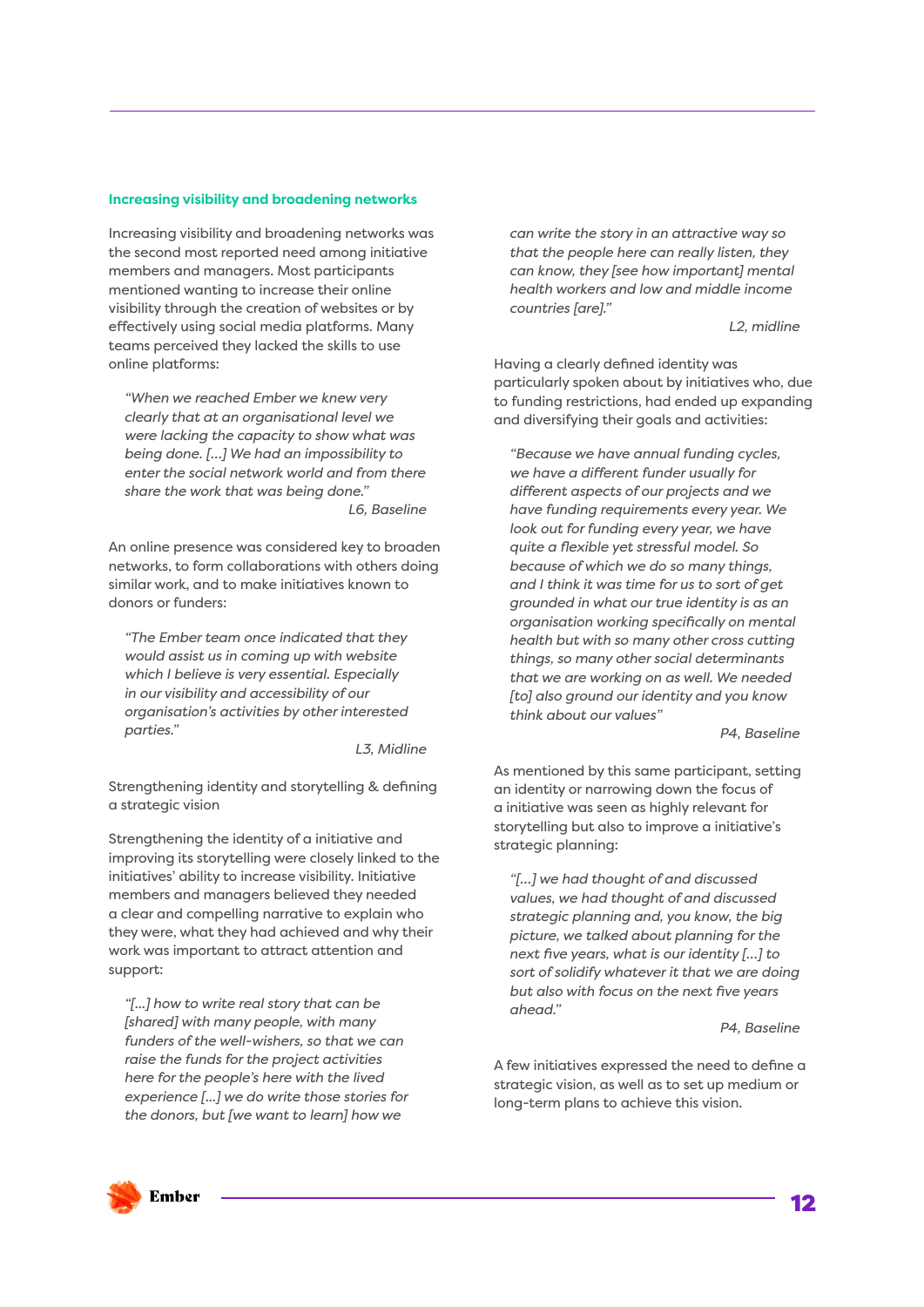#### **Measuring or disseminating impact**

Initiative members and managers frequently mentioned the need to review or set up monitoring and evaluation systems of their projects. Generating data related to the impact of the project was seen as a relevant component of storytelling and as a tool that would enable them to access funding.

A few participants also mentioned having limited skills and knowledge to conduct their own research projects:

*"[we are] less experienced in terms of writing, understanding the concept of research, understanding the usage of different tools, databases or systems for analysing data." L5, Endline*

They also mentioned wanting guidance and support to be able to do their own research or to disseminate the research findings of projects already conducted in academic journals or through more accessible platforms to nonacademic audiences:

*"I noticed that we've been implementing so much, but the only way we document is through reports, we don't really have much with regards to blogs, or, you know, doing blogs or articles that really portray these results, the figures that we're getting from the project."*

*L4, Baseline*

### What were the expectations of communitybased MH initiatives from their partnerships with Ember? Securing necessary funding and resources

Many participants mentioned not fully knowing what to expect when they initially applied to partner with Ember. Some expressed never encountering a similar project before and some others mentioned having limited experience with international collaborators. However, once initiative members and managers started working with Ember, they reported expecting mentorship or guidance in the areas where they had identified having more pressing needs, e.g. developing funding plans and gaining access to new funding opportunities, strengthening the initiative's storytelling, increasing their visibility in online platforms, and developing strategic plans.

It is notable that many of these needs were related to the organisational management of their initiatives. Participants highlighted that while they were experts in conducting mental health work, liaising with communities, or implementing community-based initiatives, they were lacking skills like branding, social media managing, fundraising or other organisational related skills. Most initiatives Ember partnered with rely on small teams and work with limited budgets, therefore it is not surprising that initiatives like Ember can be useful to overcome gaps in the teams' skill sets.

#### **Areas where initiatives expected to get mentorship or guidance**

The area where most participants reported wanting support was in defining their identity and strengthening their storytelling skills. Being able to define their values, identity and model to then be able to communicate it clearly was an expectation shared by many participants. When asked about their expectations, a participant shared the following:

*"Having a proper well-thought through plan. How we sustain [the organisation], what our model actually looks like when we are selling it, we have been talking to people, cause I that was one thing we realized because [the organisation] has so many moving components and sometimes when we are trying to simply explain what it is we get carried away and we realize that for somebody who has absolutely no idea about [the organisation], it could get confusing. […] So definitely designing and defining that as well by the end of the partnership."*

*P1, Baseline*

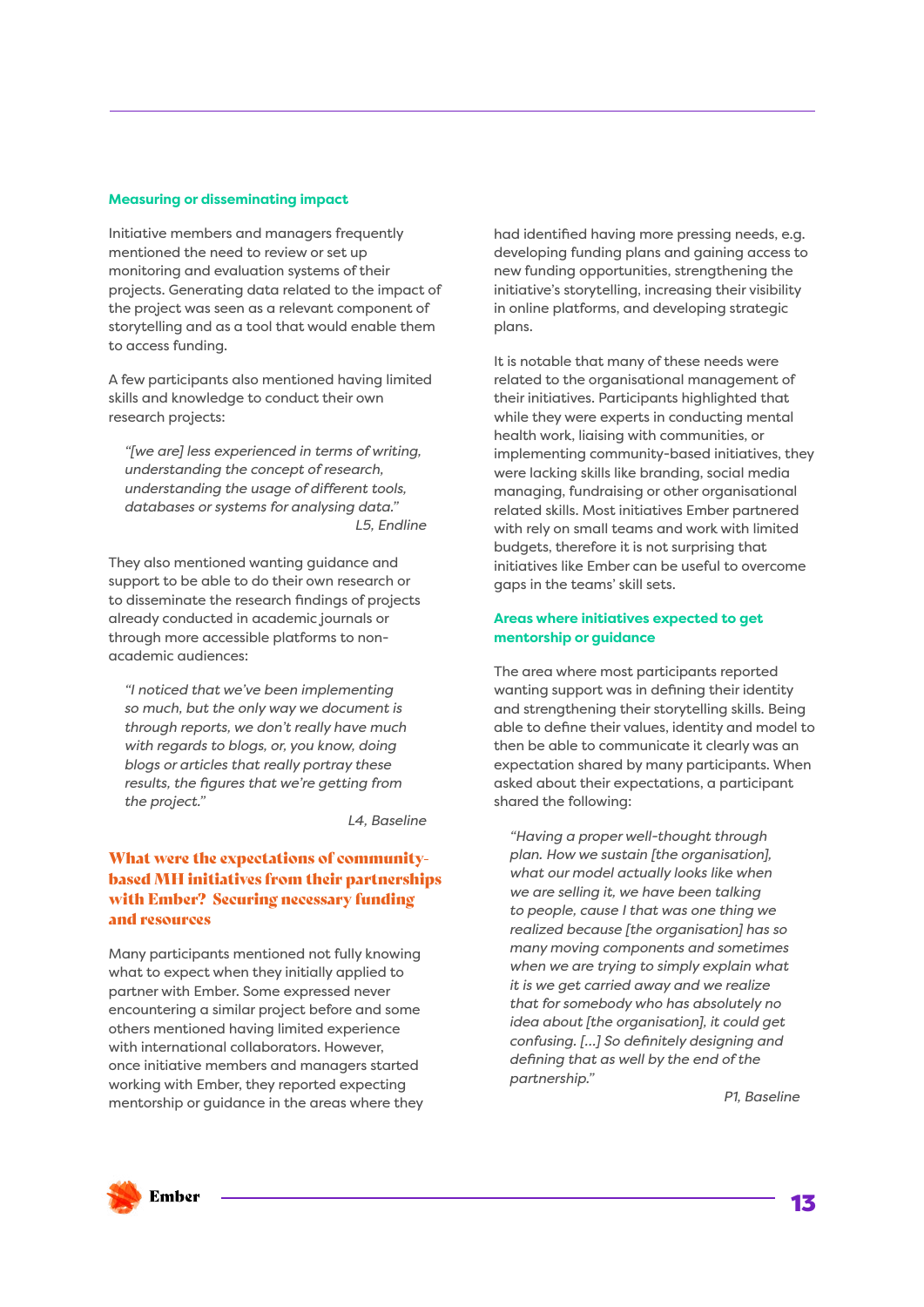Clear communication alongside increased visibility were perceived as key needs to broaden their networks and to appeal to potential funders:

*"[…] defining the model and what we have at the moment here, that's the one, and another through the storytelling because it should be more captured, when we go there outside to the funding agencies and to the government, we [are] obviously interested in extending the mental health and psychosocial perspectives. So, it is the more support we are thinking for the storytelling and also about how we can demonstrate […] the impact, and of course, the extending the network."* 

*L2, Baseline*

To increase their visibility, initiative members and managers expected to receive support in creating a website, a logo or branding for the initiative:

*"I think that we can make the project visibility and maybe after the logo we can go to start to work on the website and what are the components of the website because I think the website it just mean means that we can contact with more people."*

*L6, Baseline*

Importantly, besides support to develop specific outputs, initiative members and managers wanted themselves or their teams to develop skills to continue working independently once the partnership with Ember concluded.

Being able to demonstrate impact was also an area where initiative members and managers expected support. This was seen as a necessary component of effective storytelling to persuade funders or donors to support a initiative:

*"[…] for us to grow we definitely need potential funders or donors or a strong network where we can then be able to get sustainable funding. […] we also [need to] be able to carry out our own research so that we'll be able then to justify our case."*

*L3, Baseline*

Initiative members and managers also mentioned wanting support in the design of medium and long-term strategic plans. The plans were considered necessary to define what would be the focus of organisations in the future and ensure that funds and resources are available to put these plans in place. The following was shared by two participants when asked about their expectations:

*"We were hoping that the partnership would provide some sort of mentoring with thinking along lines of strategic planning and big picture things like that. As I was starting as a new team leader, I think we also thought that it will be great to get some sort of mentorship from Ember. Again this whole strategic planning everything, this is something I will be expected to work on the next five years."*

*P4, Baseline*

*"[We are] thinking about all of our main objectives, about drafting some one-pagers for funding. Thinking of how we actually sell the organization to get more funding. And that's one thing that we were really struggling with and again why we reached out to Ember was, are we doing the best that we can to actually look for funding to sustain the organization"*

*P1, Baseline*

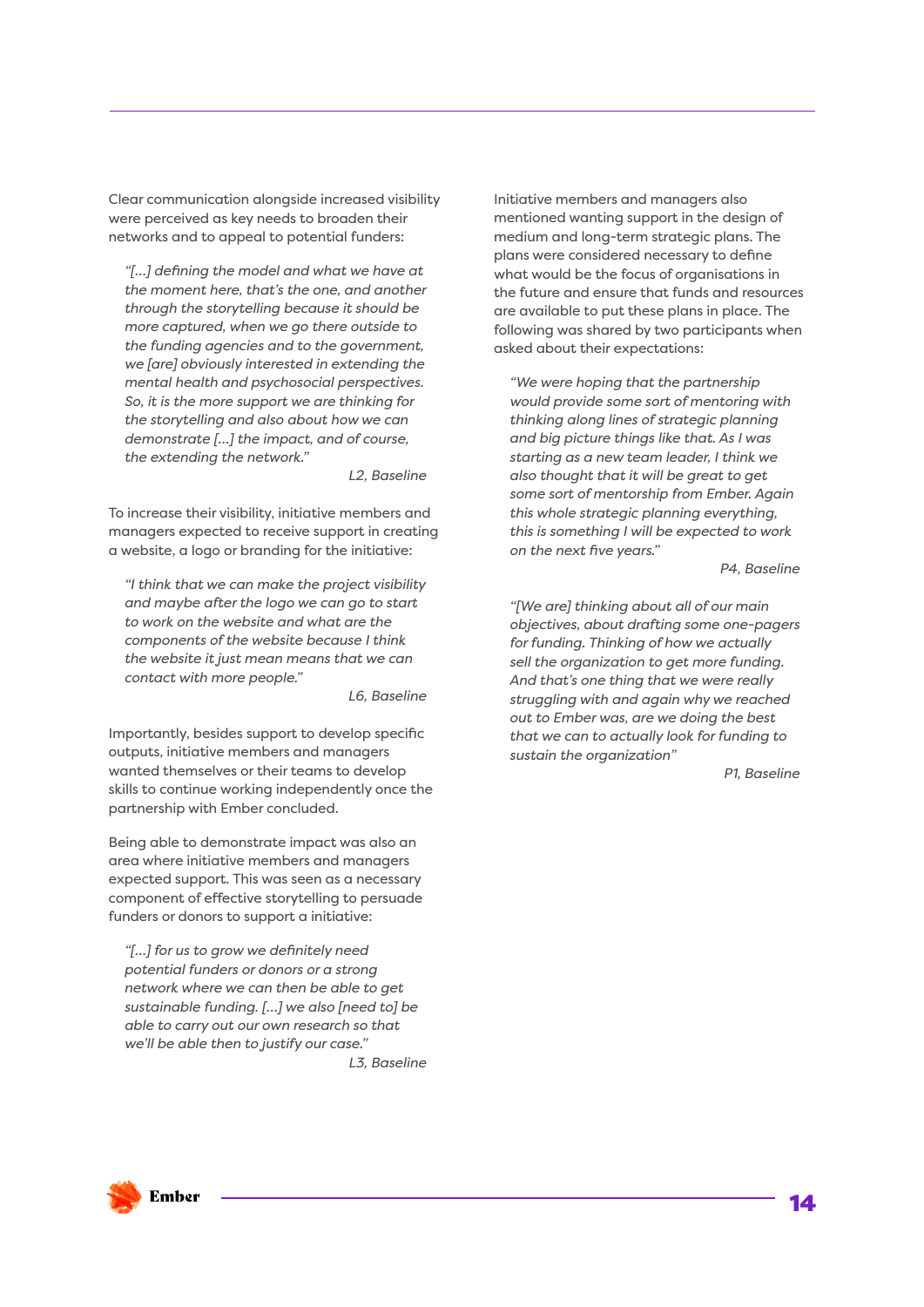What were the key achievements identified by community-based MH initiatives from their partnerships with Ember, and what enabled these achievements?

#### **Created a space for reflection**

Overarching all positive comments, initiative members described an appreciation of the Ember partnership as a space to pause and reflect on their work, in a way they had not previously been able to prioritise due to more immediate commitments. The Ember partnership enabled them to step back and think more efficiently about the journey to follow with their organisation.

Initiative members particularly mentioned that the consistent nature of the weekly timeslot dedicated to brainstorming and reflection with the Ember team was *"an anchoring activity every week" (P4, End-line)*. One initiative member said:

*"Having that fixed allocated time that you do need to sort or sit and work on things. I mean because otherwise we get so used to that whole rat race and we keep on postponing things […] And [now] we are sitting and really thinking through different aspects of the organization. Which I don't think we would have done, if it was left on our own" P1, Baseline*

#### **Provided side-by-side support and mentorship**

Across all interviews, initiative members shared that they had felt *"accompanied" (L1, End-line)*  by Ember throughout the past year, whom they considered *"[…] more than a mentor. Ember's been a buddy, like a friend" (P4, Endline)*. The relationship with Ember was described by participants as:

- Caring
- **Empathetic**
- **Inclusive**
- Responsive
- Flexible
- **Productive**
- **Respectful**
- Meaningful

Ember was perceived as both being part *"an extended team" (P1, Endline)* of the organisations it supported, but also a critical, external eye that could provide honest, practical support to enable reflection and growth:

*"Ember helps you gain insight, gain awareness, see your programme from a different perspective, you know, how it will look like externally."*

*L4, End-line*

By providing this novel insight into organisations' work, participants explained that the partnership was able to set in motion processes that had been latent for some time:

*"We're amazed [laughs] because things are being resolved that were stuck, you know? And it's that importance of when someone comes in with a new perspective, and […] they untangle things that were […] just going round, as my colleague says, in circles"*

#### *P6, Baseline*

Initiative members highlighted Ember's capacity to actively listen and create an atmosphere where MH grassroots organisations could be *"open" (P4, Baseline)* and *"transparent" (L1, Endline)* and where collaboration was possible:

*"I feel that I have a right to choose […], for me that is a true partnership you know, you are on equal footing"* 

*P3, Baseline*

Enabled by this meaningful engagement, participants mentioned that Ember was able to provide them with a bespoke package of support, tailored to each organisation's needs and flexible with regards to the organisation's availability and resources.

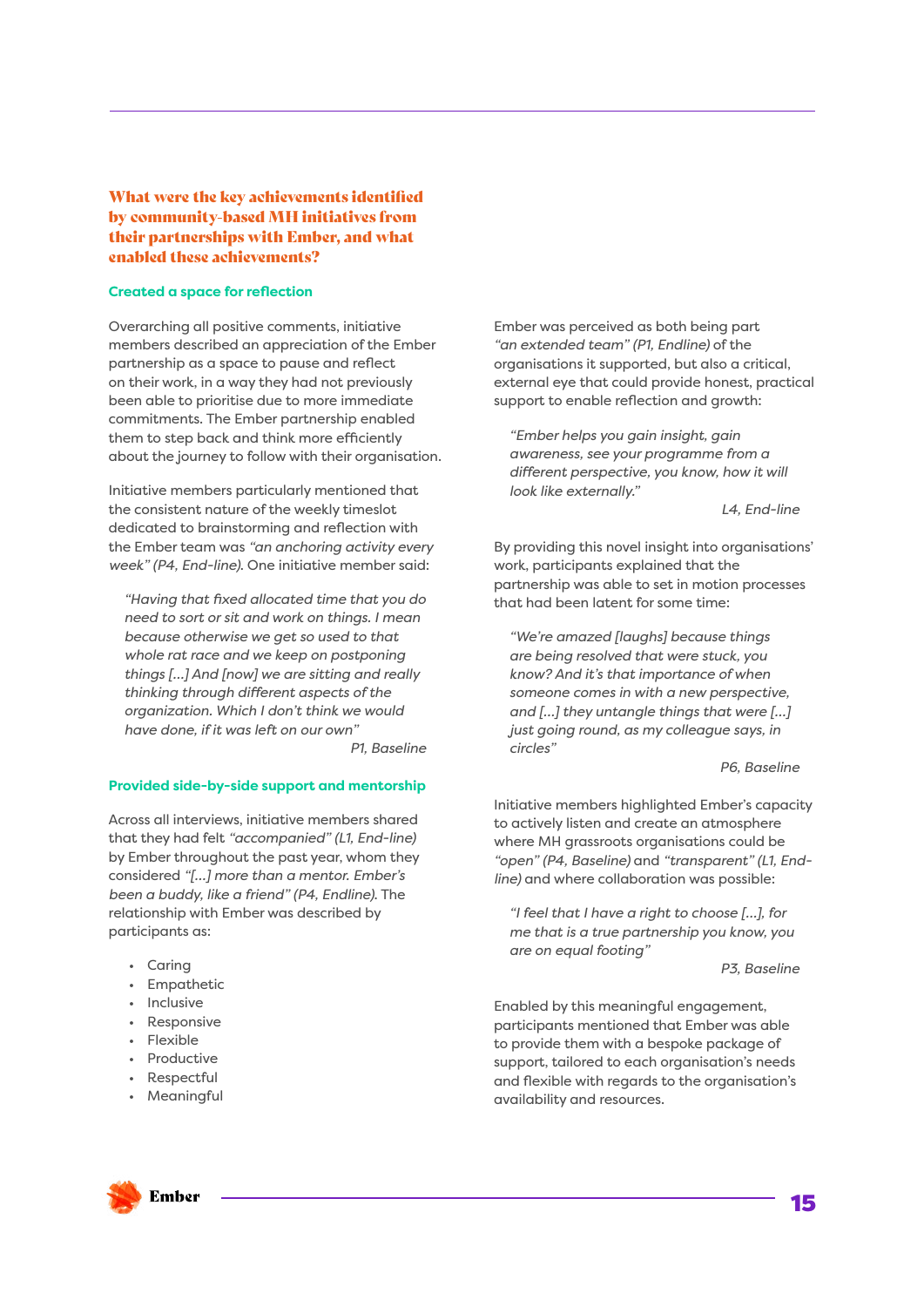One participant summarised this well:

*"I think you could describe [Ember] as an organization that really cares about improving and strengthening the organisations it supports, based on the resources they already have and focusing on what their real challenges are, you know? But I think [Ember] does not come with a recipe, but rather, from a place of respect and care, they are willing to listen to what we have [to say] as organisations and work from there" L1, End-line*

#### **Enabled access to expertise and skillsstrengthening in a wide range of fields**

Underlining this tailored support, initiative members described Ember as a multi-disciplinary pool of experts that organisations were able to draw from throughout the partnership based on their needs. One participant explained it as:

*"[Ember has] a pool of many professionals [which] are used according to what are perceived as gaps within the organizations with which [Ember is] working, in order to strengthen them, right? I think this is the most important thing about Ember"* 

*P6, Endline*

Further to the expertise perceived within the Ember team, initiative members emphasised the benefit of the wider network of *"experts around the world" (L5, Endline)* that they had access to by being part of the Ember cohort.

All initiative members also shared that the Ember partnership had helped them acquire and strengthen a wide range of knowledge and skills, *"with these sessions we have there's always learning, there's always progression" (L4, Midline)*. Specific areas in which organisations mentioned the partnership had supported them included:

- Writing skills
- Website development
- Monitoring and evaluation
- Developing resources to communicate with stakeholders
- Conducting research
- Ensuring staff wellbeing
- Using mental health jargon
- Communicating with potential funders
- Developing a theory of change
- **Branding**

#### **Fostered a sense of empowerment and possibility**

Linking across previous themes, many initiative members explained that the partnership with Ember had had an impact on the confidence of organisations' teams, motivating them to believe more in their model and think bigger and with more conviction about future avenues of work. Various elements were described as leading to this, including:

• Gaining confidence through learning and strengthening of skills during the partnership:

*"we can see the fruits of what we have learnt from that year, because then now we can be able to push from different avenues, you know, if it's the matter of replication, if it's the matter of internal funding, if it's the matter of selling the model up there so that we are able to actually get the funds as an organisation without relying on external funding" L4, Endline*

• Having time to reflect on the value of the project and the team's inherent strengths and worth:

*"We are really grateful about how it has changed how we view ourselves as well, you know. It may not mean a lot for an external person, but [...] being recognised as partners and as legitimate people with a collective voice and having such visibility etc., it has boosted our self-esteem individually as well as a group. And this is really a very lasting impact on us." P3, COVID19*

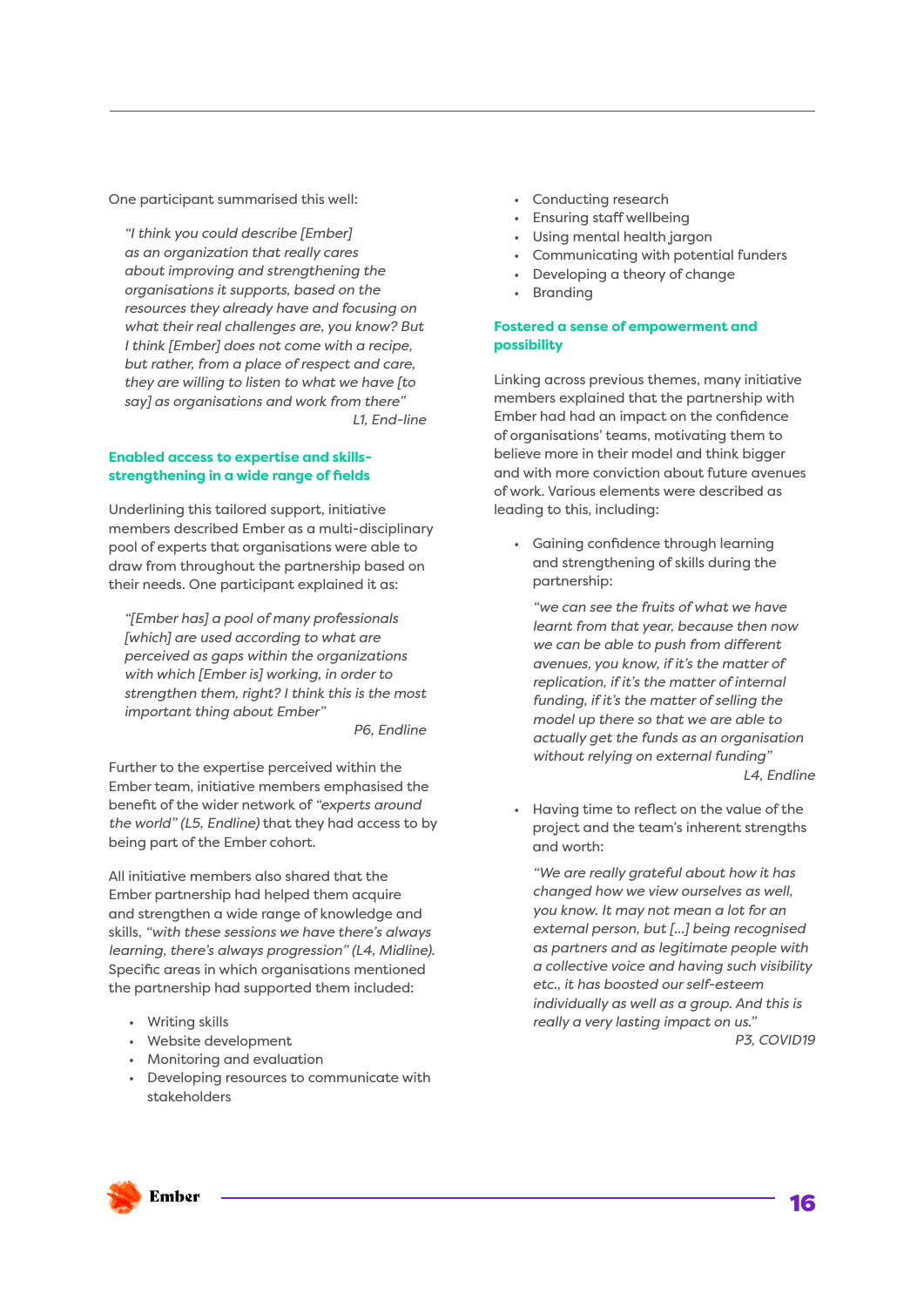• Being motivated by Ember to work on outputs, think ambitiously and plan for the future:

*"I think that we would have never imagined that we needed to work on how to pitch ourselves to [that] sector and now here we are doing it, and we are actually doing it I think which will be very successful. It has been really helpful and very targeted support that they have given us."*

*P5, Endline*

• Feeling inspired by the stories of other organisations within the Ember network:

*"You look at how you are making us work together, […] for us, for them, to get feedback from their fellow innovators from a different end of the world, you know, for whatever we are doing, it's really empowering to do."*

*L4, Endline*

#### **A means to broaden networks and access new opportunities**

One of the most common achievements mentioned by participants was that of the partnership opening up opportunities for their organisations. Participants appreciated having worked with Ember to develop resources that could help them connect with a larger audience, for example developing pitch documents, or a website:

*"[...] the website, it is also a vehicle now for us then to be noticed by potential donors, individuals. So yeah, [to] keep on our visibility. I think it is something that will definitely help us to sustain our project."*

*L3, Endline*

As well as this, a few participants mentioned that being mentioned by on Ember's social media outputs had also been beneficial to their organisations:

*"When Ember even on Facebook or on Internet or on Twitter or wherever, puts out "hey, these are our partners doing mental health", it also helps highlight that we are* 

*a mental health organisation." […] global recognition in that way that up until now we've never had."* 

*P5, Baseline*

Initiative members spoke widely about feeling connected through the Ember network to other organisations like them and explained it had provided some relief realising that other MH grassroots organisations faced similar challenges to theirs:

*"We can have a meeting together and share our experience […] and leave out that lie, like "oh not only me" like working in that area and feel like "oh I feel so lonely", but actually there are so many people around you and they are working yeah really hard. So like I was inspired by the energy" L6, Midline*

Finally, initiative members perceived that the wide range of contacts that they had been put in touch with through Ember's wider network, including potential funders, webinars to take part in, or showcasing their profile on the Mental Health Innovation Network's page, had been important to increase the organisation's visibility:

*"What Ember has allowed us to do is expand our vision, directly being able to appreciate more what was being done at a local level but at the same time open us up to the fact that there are other ways to get funding and connecting us to others, and at the same time this thing of exchanging with other people"P6, Baseline*

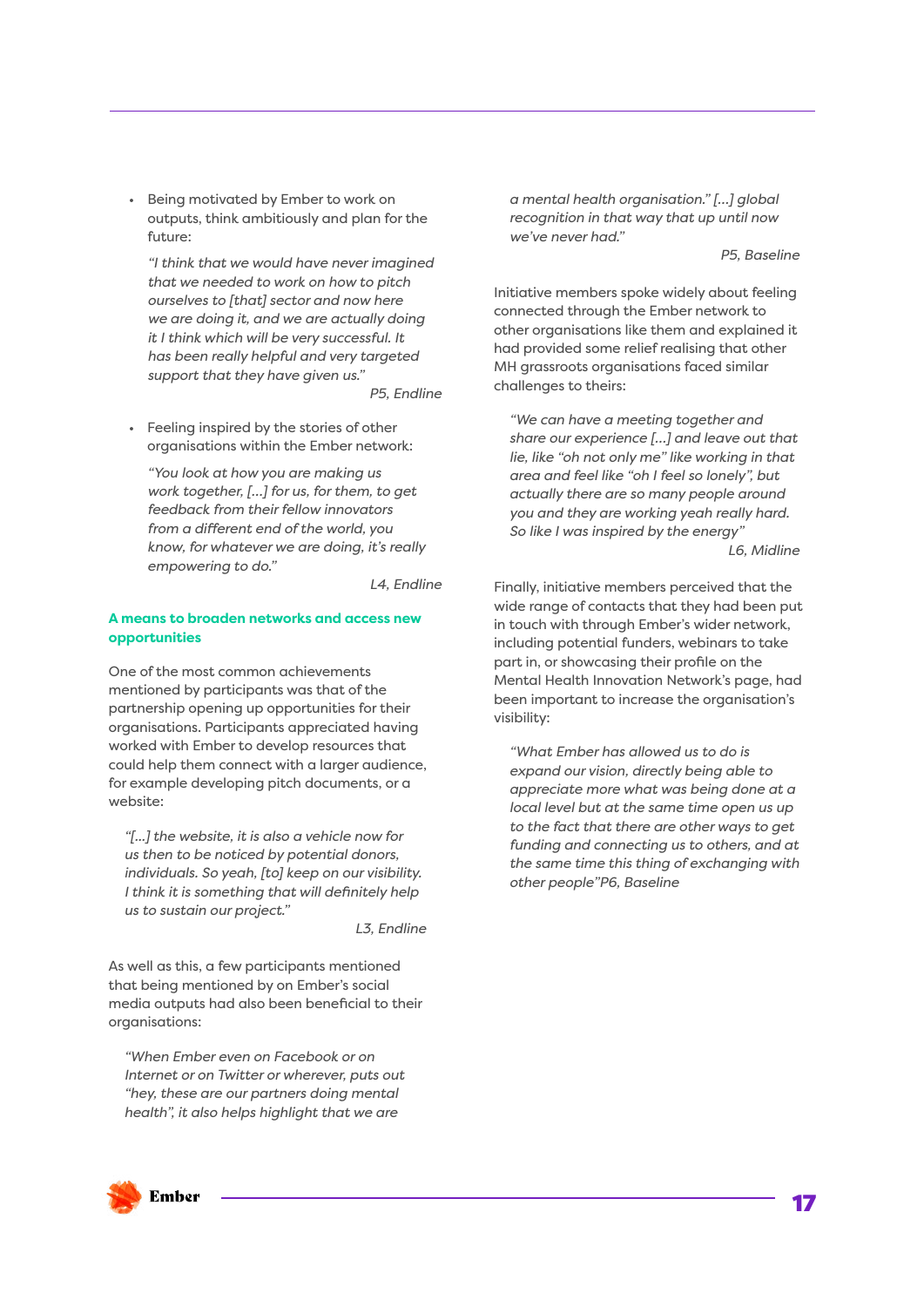#### **Ensuring team's wellbeing through Ember's focus on care**

Initiative members frequently highlighted the attention paid by Ember team to ensuring the wellbeing of their organisations' teams and taking a caring approach to the support offered. Participants expressed their gratitude for the pots of funding received from Ember throughout the year, which had allowed their organisations to sustain their work and feel looked after particularly in light of the challenges generated by the COVID-19 pandemic:

*"But, while we started to work, the pandemic happened, and we were left there like if we had had a heart attack in front of a supervisor or someone. But it was nothing further from the truth, because the entire Ember team dedicated itself to taking care of us, those of us that were disoriented. [And] not only of us, we know that the rest of the innovations also [were taken care of], with some gesture: I don't know, for example, a fund to give ourselves a treat, […] some pampering, some support"*

*P6, Endline*

Beyond this financial relief, participants spoke frequently about how Ember had helped them realise the importance of looking after the team's wellbeing and had facilitated opportunities to prioritise this within the team. Namely, initiative members highlighted Ember's partnership with the organisation Body & Soul and teambuilding sessions that had taken place during the partnership. One participant, when speaking about these sessions, said:

*"I don't think we've had a session where we have sort of known each other in that way, you know we work together, we eat together, we go to the field together but to have a team come together and just share and open up, that was… that's one thing that we have been able to achieve through Ember" L4, COVID19*

Participants mentioned that seemingly simple acts, such as Ember asking the team how they felt, or how things were progressing had gone a long way, making them feel:

*"looked after […] I felt like I had somebody to lean on and that, for me personally, that was such a huge support and I think that was great."*

*P1, Endline*

#### **Helped develop a clear vision and a path to achieve it**

A commonly recurring achievement described was that of the partnership having supported their organisations to provide clarity around their identity as a team and organisation, and develop compelling ways to articulate this to others:

*"I think what we have understood better over the last few months working with Ember is our identity of who we are as a team as of now."*

*P4, Endline*

The mere process of having to speak to Ember about their work played a role in this *"the exercise of having to explain to Ember in detail the complex entity that our organisation is has been really great" (L1, Endline)*, however a varied range of activities were mentioned as helping providing clarity, including: the mood board exercise conducted at the start of the partnership where organisation's strengths and challenges were discussed, working on a communications strategy and pitch documents, developing the organisation's branding, partaking in theory of change workshops and defining systems for monitoring and evaluation.

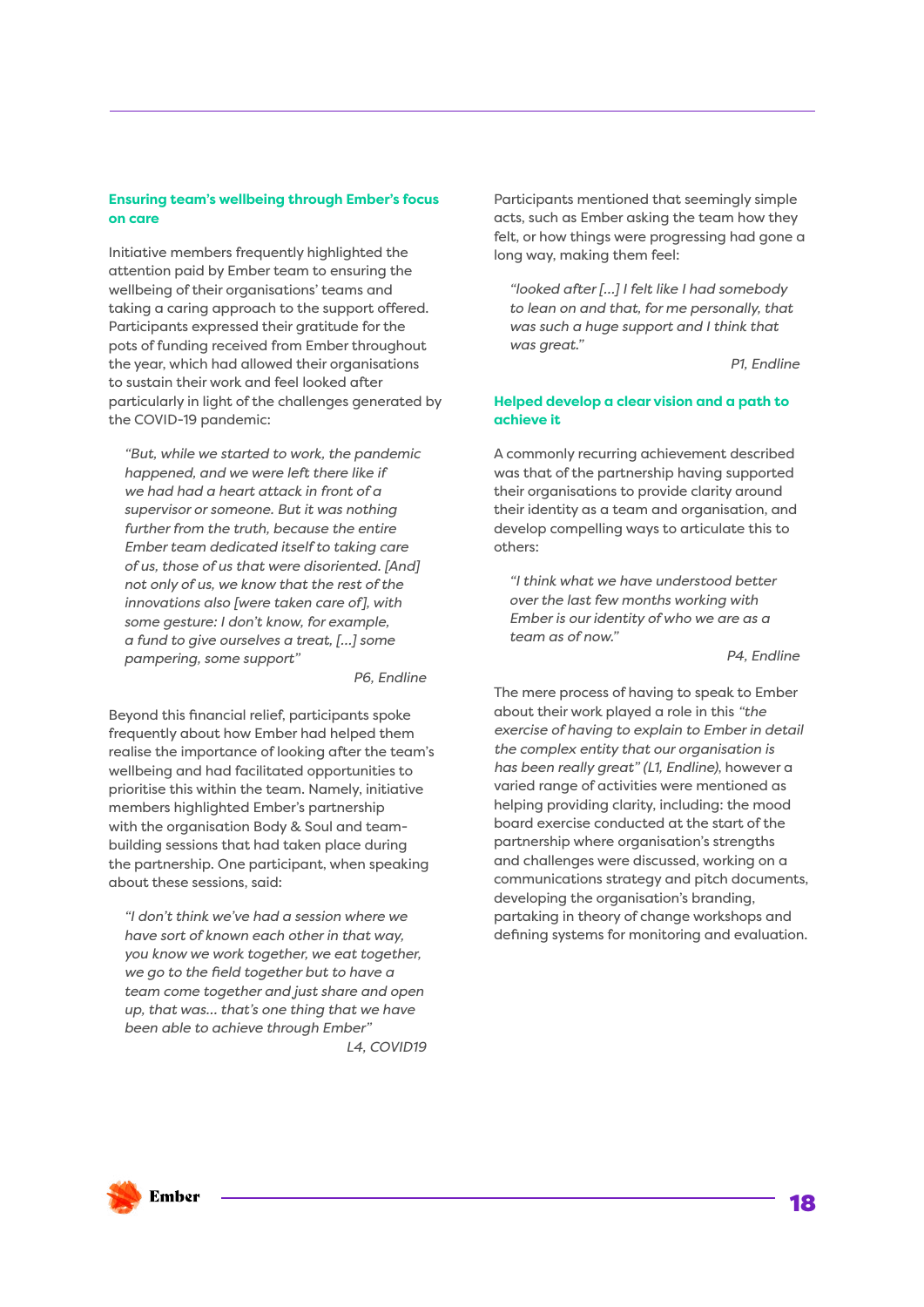Initiative members explained that working with Ember had helped them understand the areas of work to prioritise moving forward:

*"I think it is really around how do we describe ourselves, how do we talk about ourselves, how do we do the work that we need to do. Some of our biggest pieces has not been in the development or the content of our work, it has been in how do we make sure that we have a sustainable funding stream that is coming in, and Ember has been extremely helpful in helping us throughout the year, even during the initial pitches of Covid and other things, helping us actually continue to rethink that and really think about what our model is and how we shape that."*

*P5, Endline*

In line with this, many participants spoke about how working on this with Ember had also helped solidify the vision of the organisation and lay out a feasible path to attain their goals:

*"So, it has provided the opportunities here to think boldly eh, from ourselves also about how the destinations here, how to go, where to go, and what is our present strength" L2, Midline*

When asked if their vision had changed over the previous year, almost all organisations said their vision had not changed but that they were more secure in their belief that they could make it happen:

*"I think the vision is the same, but it's now in like HD, right? [laughs] Now one can see it better, because like, there's so many things that I feel that are now clear, really"*

*L1, Midline*

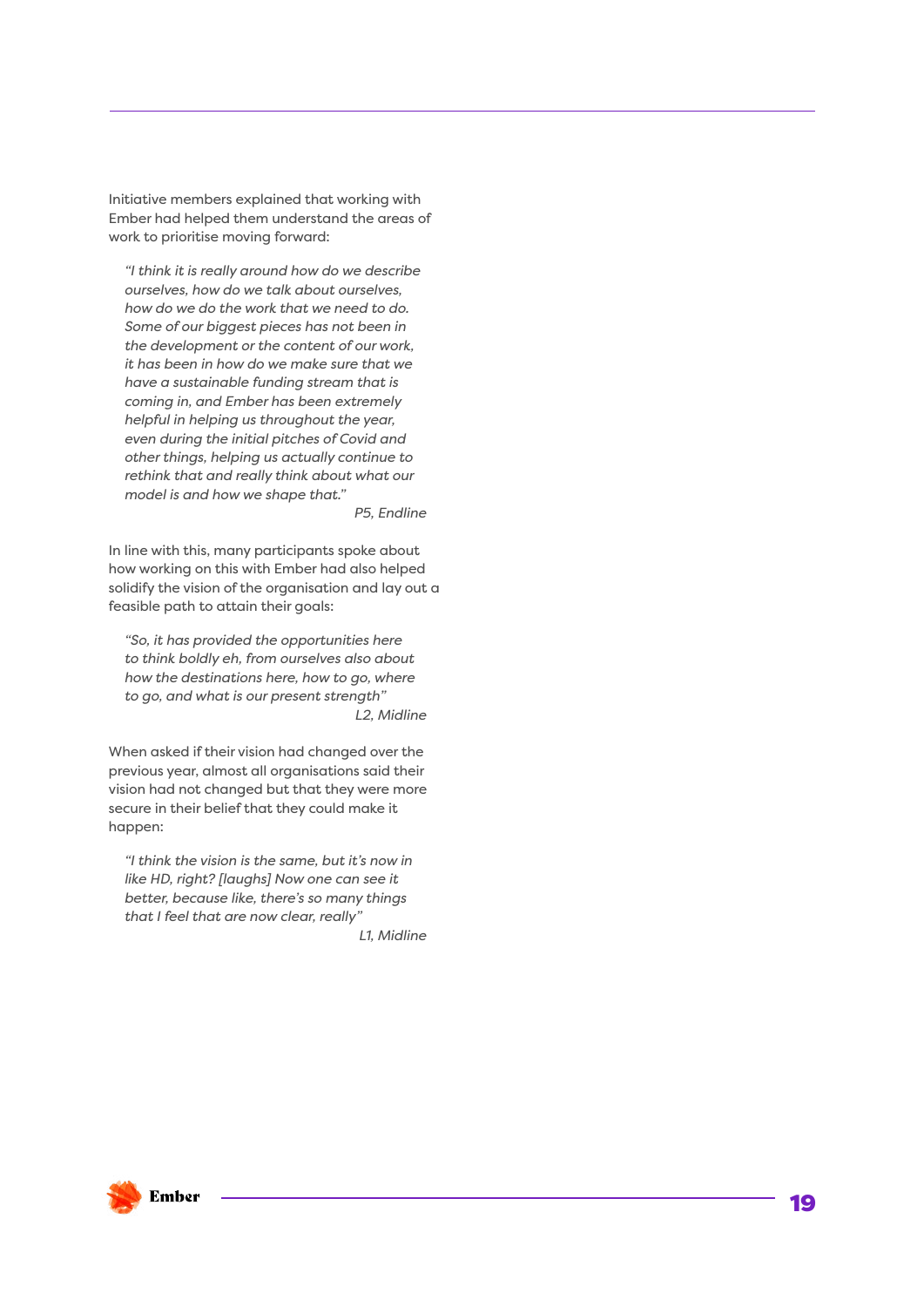# What were the areas of improvement identified by community-based MH initiatives from their partnerships with Ember?

#### **Challenges throughout the partnership**

Although all initiative members and managers who took part in the interviews reported that their expectations had been met or exceeded, various challenges related to the partnerships were described. A few people reported language barriers, particularly when not all members of a team spoke English and therefore could not get involved in all activities:

*"It has been nice for me to learn. There's a language barrier that has not made it possible for my team mates to participate. It is something that I wouldn't know how to solve, but learning from other experiences has been nice"*

*L1, Midline*

Scheduling challenges were also reported when meetings needed to be coordinated between people based in very different time zones. This occasionally meant that some initiative members or managers could not get involved in group activities. A couple of participants also mentioned that there were certain activities that felt urgent but due to the capacity of the Ember team, had to be delayed, e.g. in the initiative's rebranding work and production of a website.

#### **Suggestions for improvement of the partnership**

Participants identified three areas in which the partnerships could be improved:

1. Scheduling site visits- it was acknowledged that the COVID-19 pandemic was the sole reason why site visits could not take place, however many participants agreed that these would have been beneficial for the better understanding of the work conducted by initiatives as well as the context where this is conducted. Participants also felt that this would have allowed their whole teams to get to know the Ember team and be more involved in the partnerships:

*"If you could extend this by another year we would definitely do that. It's just seeing how this model really works in the sense because [the Ember team] are people who know the bigger picture and they're outside of our setting. [...] One thing that I think would have helped [is if the Ember team] could have visited our teams and seen the work on the ground and actually seen each of our teammates as well like because we are a large team of people working. So it was only us in the core team, only we were involved in this whole process."*

*P4, Endline*

2. Further exchange and collaboration with other MH initiatives partnering with Ember- even though 'huddles' (Zoom meetings among all organisations where experiences could be shared around a chosen theme) were considered a good opportunity to interact with other Ember partners, participants felt that the richness and experience of the group of grassroot MH initiatives that Ember brought together could have been further leveraged. Participants suggested increasing the number of huddles or creating new platforms where all initiative members and managers could interact and exchange knowledge and ideas.

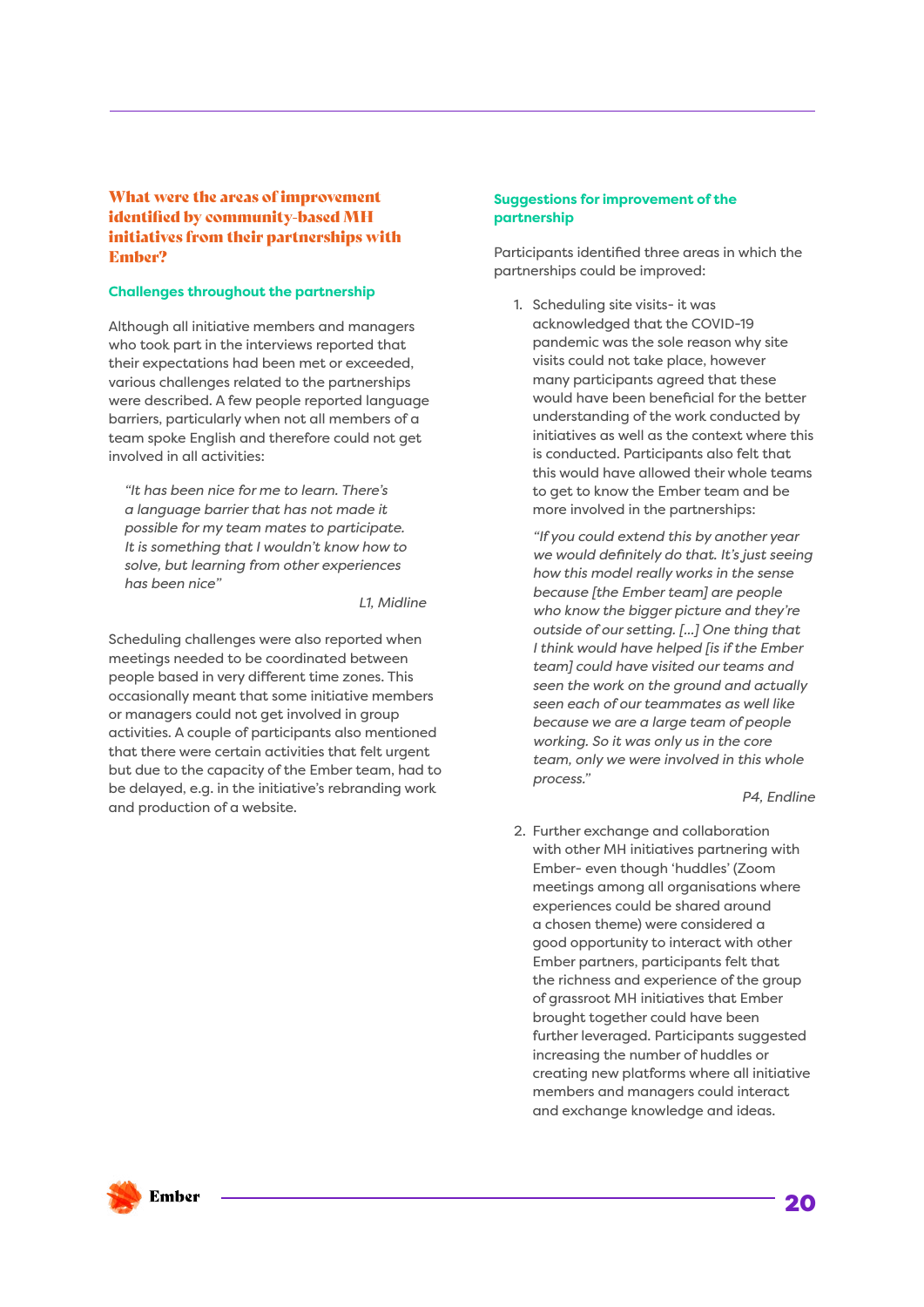3. Increasing the duration of the partnershipsparticipants considered that one year was not sufficient to enable them to perform all necessary changes to achieve sustainability. They acknowledged that the COVID-19 pandemic caused delays and agreed that despite this, there were considerable achievements. However, participants considered that most of the work done had been useful to set the foundations for them to take the next steps and that the support from Ember while they took these next steps in their strategic plans would have been extremely valuable:

*"[…] there is so much learning from these other innovators that could be done virtually that I think could have great meaning and would be so interesting. […] I would love to listen to the innovators from across the world explain their work and how they do it. […] I just think that a deep dive into these partners would be so fantastic. And, would really help people understand the new reaches of global mental health and how wide and how diverse it is."*

*L5, Endline*

Initiative members and managers mentioned that they were still in the process of executing changes or making use of the resources they developed during the partnership. Many participants mentioned that obtaining funding was a remaining need that was still threatening their capacity to be sustainable:

*"[...] as an organisation, we're still left in a very deep crisis, considering that, a very honest view, I think we completely agree [that] for these initiatives to function, definitely we need [to be] sustainable. [...] we need some collaborations with some of this potential donors, so that we are able then to function."*

*L3, Endline*

Some participants mentioned that Ember could support enabling connections with funders or providing training on grant proposal writing, to further strengthen the work done during the first year of the partnership:

*"One of our activities is to connect and to link us with potential funders and I was expecting a more concrete linkage in that perspective. [...] I thought that we would be linked directly to potential funders and we will have some support in proposal writing skills, and then we can plan for actual, bigger activities because what we have been doing is really preparatory work." P3, Endline*

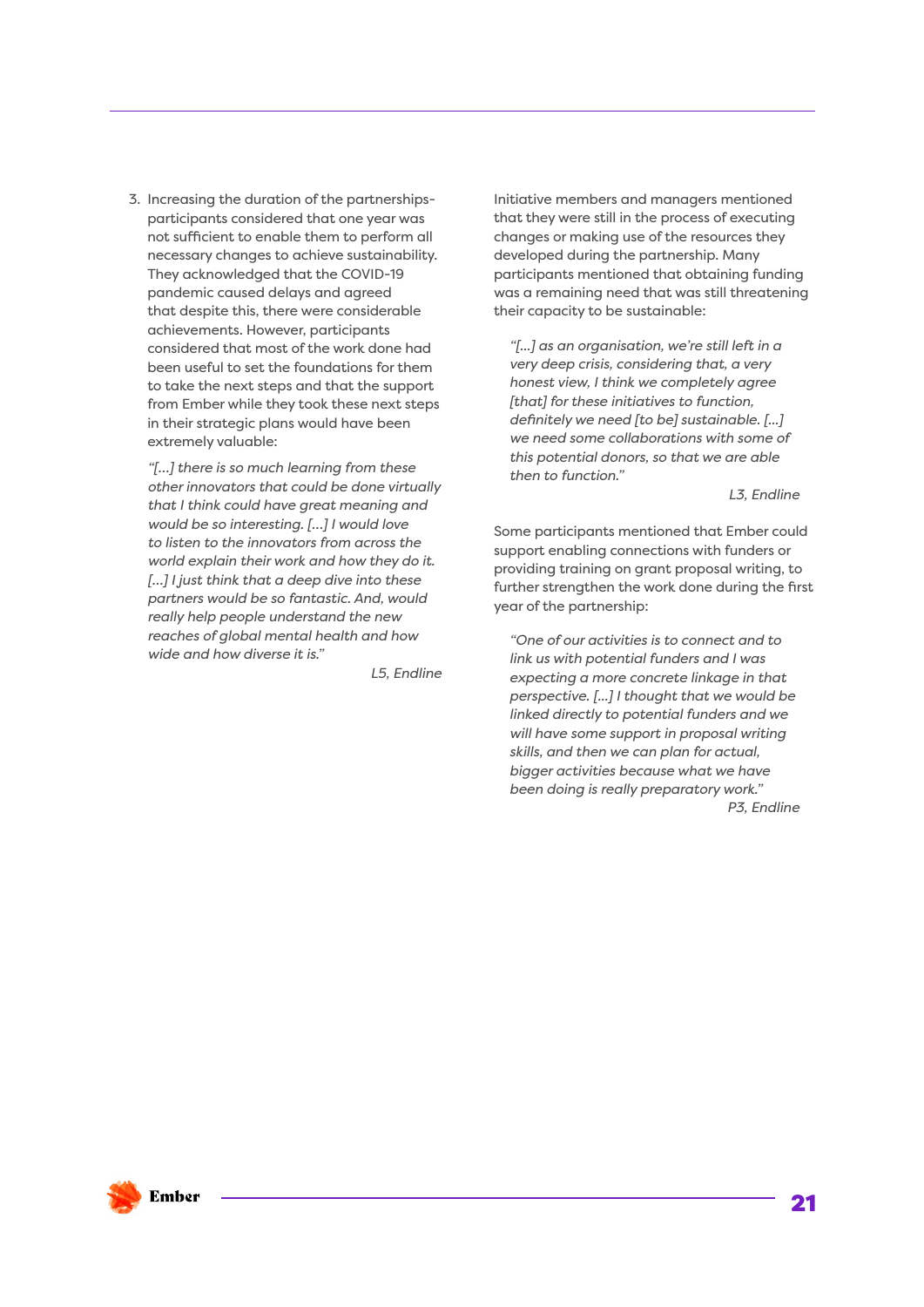# Discussion

The current study evaluated the impact of the partnerships with Ember during the year 2020- 2021. Ember supported 12 community-based MH initiatives working in low-resource settings to grow and thrive, through a tailored package of support that harnesses the intrinsic knowledge and innovation used by local communities to provide community-based MH care in their contexts.

#### Key takeaways

The stark difficulties faced by small-scale, community-based MH initiatives in navigating the current GMH funding landscape emerged clearly from this evaluation. The majority of participants reported needing to urgently overcome the critical funding situation threatening the sustainability of their initiative. This was reportedly driven by difficulties such as being unable to maintain employee salaries, secure long-term funding cycles, afford and retain the necessary infrastructure to run the initiative, or needing to diversify their activities to attract additional pots of funding. Such reports resonate with other accounts of GMH projects operating in low-resource settings<sup>23</sup> and highlight the strain that the current underinvestment in mental health, a widely recognised issue since the field's early days<sup>24</sup>, is placing upon those working on the ground. Emphasising this, most other needs reported by participants related to the end-goal of accessing further financial resources. In light of the urgent need to engage new partners, initiative members reported requiring support to increase their online presence to advance their visibility and expand their network, develop a compelling narrative around the identity and value of their initiative, strengthen their longterm vision, and generate data to demonstrate the impact of their organisation. These findings exemplify the broad range of areas initiative members feel they must be competent in, in order to acquire funding. However, due to limited resources, initiatives are often unable to invest in

professional development or in expanding the team to diversify the team's skillset, resulting in an inescapable vicious cycle. An expansion of investment into community-based MH initiatives across contexts25, must be accompanied by a diversification of the mechanisms by which funding pots are currently granted. These must be more accessible at the grassroots level, for example through an increased flexibility in the format and requirements of applications and reporting processes to funding bodies that account for limited resources - not limited impact - on the ground.

Logically, the areas in which initiative members expected the Ember partnership to support them largely reflected their perceived needs and centred around support accessing funding opportunities and building their team's skills in each of the highlighted areas. Defining their initiatives values, identity and model in order to communicate their initiative to others clearly and effectively was the most frequently reported expectation, followed by building skills around their online presence, branding, and research. Importantly however, when first probed about expectations, initiative members reported not knowing what to expect from the partnership as they had never encountered a similar concept, demonstrating the innovative nature of the mentorship initiative offered by Ember.

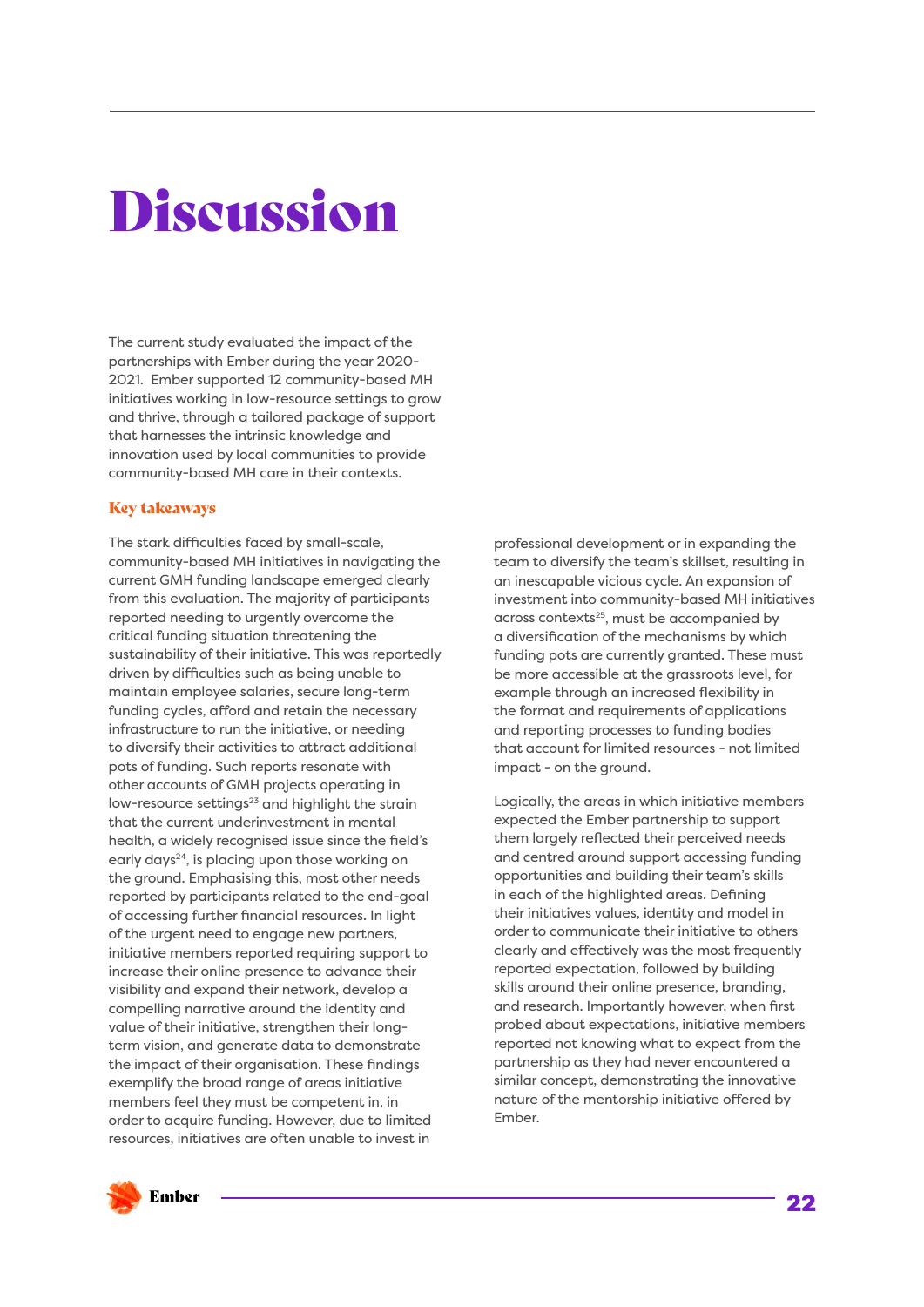The large volume of positive experiences reported by participants points to an overall success of the Ember partnership. The majority of themes that emerged in this respect, centred around a sense of connectedness such as descriptions of Ember as a comfortable space to reflect and share, feeling accompanied by a supportive partner, or reports of leaving the partnership with a greater sense of empowerment. Interestingly, most initiative members highlighted that participating in Ember had allowed them to take the time to brainstorm as a team, something that they had previously been unable to do due to large volumes of day-to-day work. These findings elucidate the isolation and high levels of pressure within which many community-based MH initiatives operate in low-resource settings<sup>23, 26</sup>, coupled with chronic under-resourcing of their initiatives. It was unsurprising therefore that initiative members also emphasised gratitude towards the relationships forged with other organisations from the Ember cohort or gaining access to the broader GMH landscape. Fostering collaboration within this field, including creating opportunities for meaningful participation and knowledge exchange between organisations operating in similar contexts, must be an immediate priority for the field in order to support initiatives at the grassroots to thrive. Indeed, although throughout the Ember partnership 'huddles' were organised, participants fed back that they would have liked these relationships to have been further leveraged throughout the year. Setting a more a comprehensive agenda from the inception of the partnership and designing new platforms for communication among initiatives, e.g., a shared database of contacts or organising more webinars in 'show and tell' format, are potential ideas to take forward.

Across accounts, two elements were consistently highlighted as positive by initiative members: the horizontality of their relationship with the Ember team and the flexible, tailored format of the support provided. It is recognised that power imbalances and centralised decision-making are a significant barrier and deterrent for communitybased initiatives across many sectors to engage in partnerships<sup>12</sup>. The results of this evaluation demonstrate that fostering eco-systems of

collaboration and partnership based on trust and conversation, and facilitating southto-south learning through providing online platforms that enable knowledge transfer, have the potential to cultivate long-term, sustainable partnerships. These can both help strengthen and empower community-based MH initiatives operating in contexts with high need, as well as enable south-to-north learning that could complement and enhance Western systems of care. Indeed, successful examples of south-to-north learning of mental health initiatives are already emerging such as the Friendship Bench, which began in Zimbabwe and is now being implemented in New York<sup>27</sup>. Further, consistent with lessons from Ember's pilot, these findings demonstrate that ensuring that support packages are carefully crafted to be appropriate to local understandings of mental health, to the mental health system structure within a particular context, and to the specific needs and vision of an organisation, are imperative to the success of the partnerships of this type.

Initiative members also spoke fondly of Ember's caring approach to the relationship formed and expressed appreciation for the importance that had been granted to creating opportunities to enhance team wellbeing. The COVID-19 pandemic has brought to light the importance of looking after the mental health of those who care for others across healthcare fields (28-30). Although current research investigating the mental health burden of healthcare providers in different scenarios has mainly focused on medical workers, supporting the wellbeing of employees working within and outside the mental health sector is emerging as a strong driver of investment into this sector globally (31). Participants in this evaluation highlighted that having received funds specifically for spending in the area of wellbeing had been very beneficial during the pandemic – funders should be open to adapting to contextual needs in times of crises and particularly, to providing resources that can safeguard the wellbeing of those working in mental health.

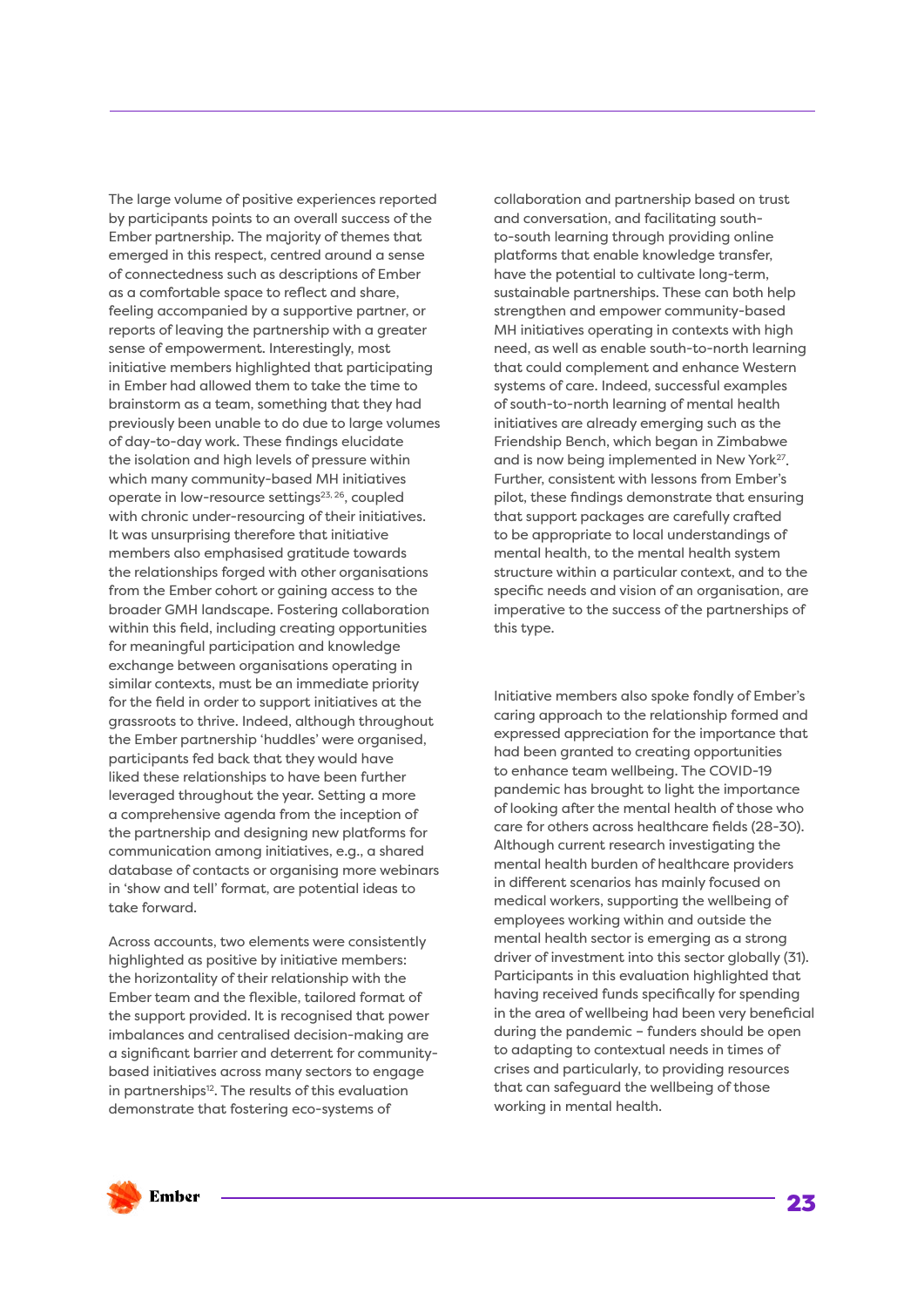Despite the pressing need to increase investment in the GMH field, funding represents one of a complex set of interlinked areas in which organisations require support in order to thrive. Participants highlighted the diversity of areas in which they had been able to develop their skills through the partnership, elucidating the value of Ember's multidisciplinary team, with expertise in areas ranging from business, design, communication, to research and storytelling. Collaborative partnerships that foster collective learning and reciprocal support can help overcome insecurities faced by initiative members, redefining the meaning of 'expertise' which is often Western and academia-driven, and promote the sustainability of initiatives through skillsstrengthening of team members in their preferred areas. Nonetheless, participants' comments on remaining needs or the desire for the partnership to have been longer, exemplifies the need to have open conversations about timeframes and management of expectations, and careful consideration of exit strategies.

### Limitations of the evaluation

A few limitations have to be taken in consideration. In the process of collecting and analysing qualitative data, there is always a risk of introducing observer bias, both in terms of skewing the interviewee's answers towards certain themes or in the way data is analysed and interpreted. To counteract this, all interviews were second coded and disagreements between coders were discussed with another researcher.

Respondent bias is also a common risk of qualitative research. It is possible that some participants will associate researchers to the Ember team and therefore provide either overly positive feedback of their experience with Ember (to satisfy their partners) or provide socially desirable answers (to seem skilled, competent or just generally doing a good job). To counteract this, interviewees were reminded at different stages that all the information they provided would be anonymised prior to dissemination.



24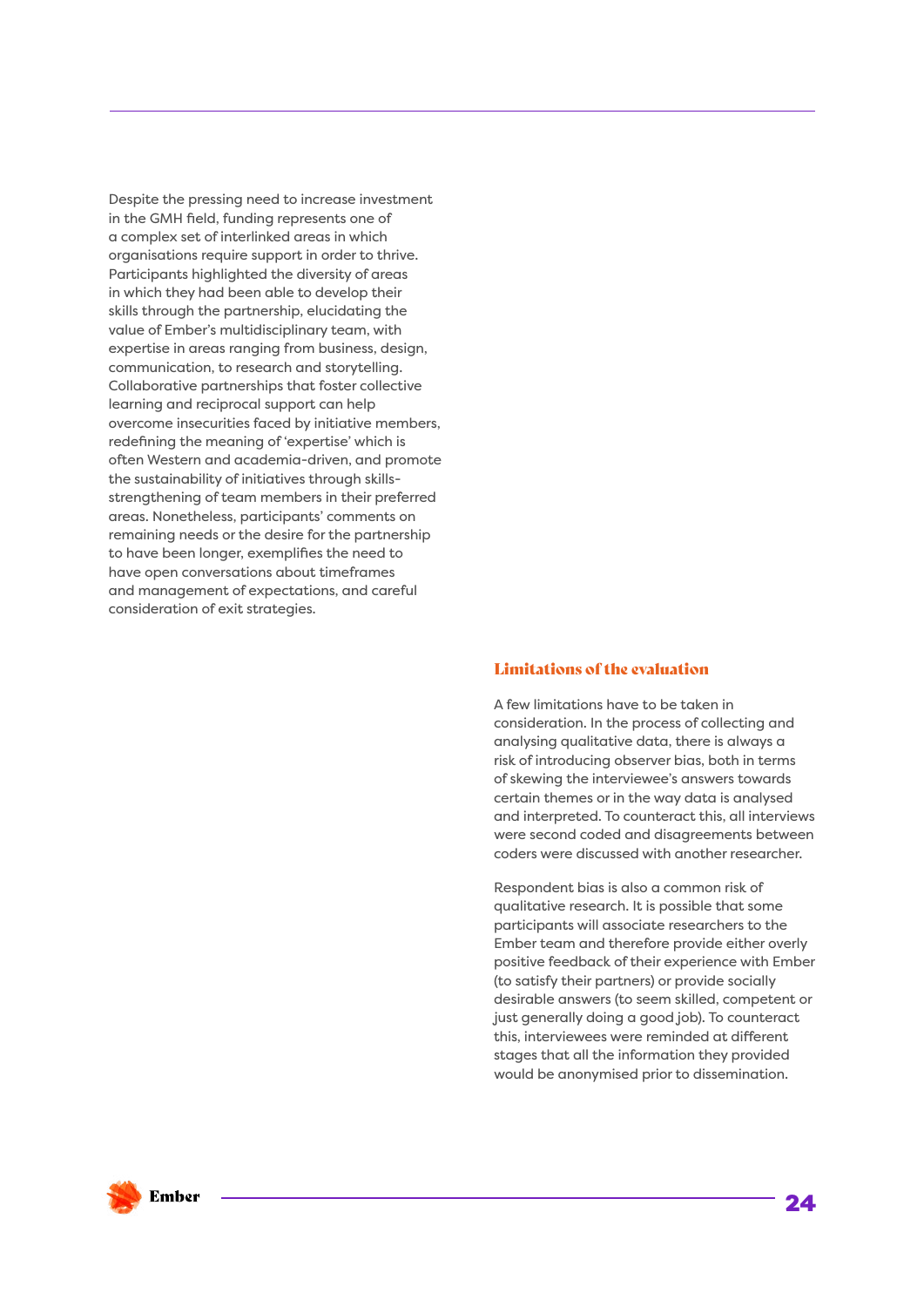# Conclusion

Although it is often discussed in the field of global mental health that further innovation is needed to address the rising burden of disease attributed to mental health conditions, a rich ecosystem of community-based MH initiatives is already working in unique and impactful ways to address the needs of their communities. In light of this, Ember was developed to support the needs of these community-based MH initiatives to help them thrive. Through establishing open, collaborative partnerships which aim to counteract more top-down, traditional fundergrantee relationships, Ember delivers a 12-month package of active learning and funding tailored to the initiatives' needs in a diverse range of areas.

This evaluation explored the needs, expectations, achievements, and challenges of communitybased MH initiatives during the 2020-2021 Ember partnership. Findings bring to light the diversity of areas in which initiatives would like to be supported in, and the unique offering of Ember in response to these. Results highlight the broad success of the partnership. Feedback received on areas of improvement will be taken forward to strengthen subsequent Ember partnerships.

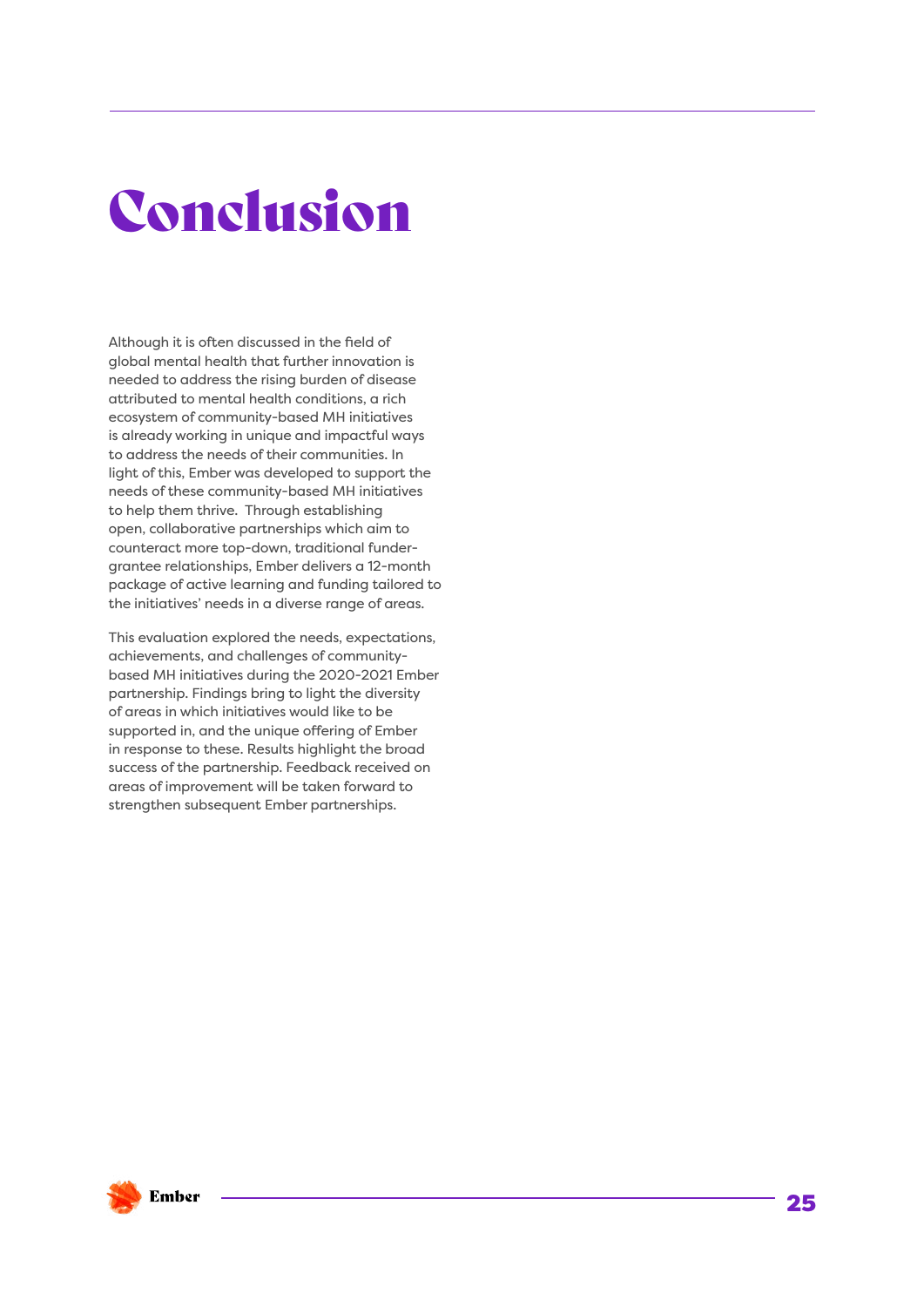# References

- 1. Allen J, Balfour R, Bell R, Marmot M. Social determinants of mental health. International review of psychiatry. 2014;26(4):392-407.
- 2. Lund C, Breen A, Flisher AJ, Kakuma R, Corrigall J, Joska JA, et al. Poverty and common mental disorders in low and middle income countries: A systematic review. Social science & medicine. 2010;71(3):517-28.
- 3. Vargas SM, Huey Jr SJ, Miranda J. A critical review of current evidence on multiple types of discrimination and mental health. American Journal of Orthopsychiatry. 2020.
- 4. Drew N, Funk M, Pathare S, Swartz L. Mental health and human rights. Promoting mental health. 2005.
- 5. Saavedra JE, editor The effects of conditional cash transfer programs on poverty reduction, human capital accumulation and wellbeing. United Nations Expert Group Meeting:"Strategies for eradicating poverty to achieve sustainable development for all" convened in New York on June; 2016.
- 6. Campbell C, Burgess R. The role of communities in advancing the goals of the Movement for Global Mental Health. Transcultural Psychiatry. 2012.
- 7. Koschorke M, Evans-Lacko S, Sartorius N, Thornicroft G. Stigma in different cultures. The Stigma of Mental Illness-End of the Story?: Springer; 2017. p. 67-82.
- 8. Patel V, Kleinman A. Poverty and common mental disorders in developing countries. Bulletin of the World Health Organization. 2003;81:609-15.
- 9. Singh TP, de Schweinitz PA, Khanna I, Norbu C. Buddhist Monks as community organizers: an indigenous response to COVID-19 in the Spiti Valley of Northern India. Critical Public Health. 2021:1-7
- 10. Atif N, Krishna RN, Sikander S, Lazarus A, Nisar A, Ahmad I, et al. Mother-to-mother therapy in India and Pakistan: adaptation and feasibility evaluation of the peer-delivered Thinking Healthy Programme. BMC psychiatry. 2017;17(1):1-14.
- 11. Ng'oma M, Meltzer-Brody S, Chirwa E, Stewart RC. "Passing through difficult times": Perceptions of perinatal depression and treatment needs in Malawi-A qualitative study to inform the development of a culturally sensitive intervention. PloS one. 2019;14(6):e0217102.
- 12. Taylor M. Community participation in the real world: opportunities and pitfalls in new governance spaces. Urban studies. 2007;44(2):297-317.
- 13. Odugleh-Kolev A, Parrish-Sprowl J. Universal health coverage and community engagement. Bulletin of the World Health Organization. 2018;96(9):660.
- 14. Khieng S, Dahles H. Resource dependence and effects of funding diversification strategies among NGOs in Cambodia. VOLUNTAS: International Journal of Voluntary and Nonprofit Organizations. 2015;26(4):1412-37.
- 15. Charlson FJ, Dieleman J, Singh L, Whiteford H. Donor financing of global mental health, 1995—2015: an assessment of trends, channels, and alignment with the disease burden. PloS one. 2017;12(1).
- 16. Kola L, Luitel NP. UK official development assistance cut threatens global mental health. The Lancet Psychiatry. 2021;8(6):461-2.
- 17. World Health Organization. Mental health atlas 2017. Geneva; 2018.
- 18. Whitmore G. Qualitative Research on the Ember Incubator Pilot Program London, UK: London School of Hygiene and Tropical Medicine; 2018.